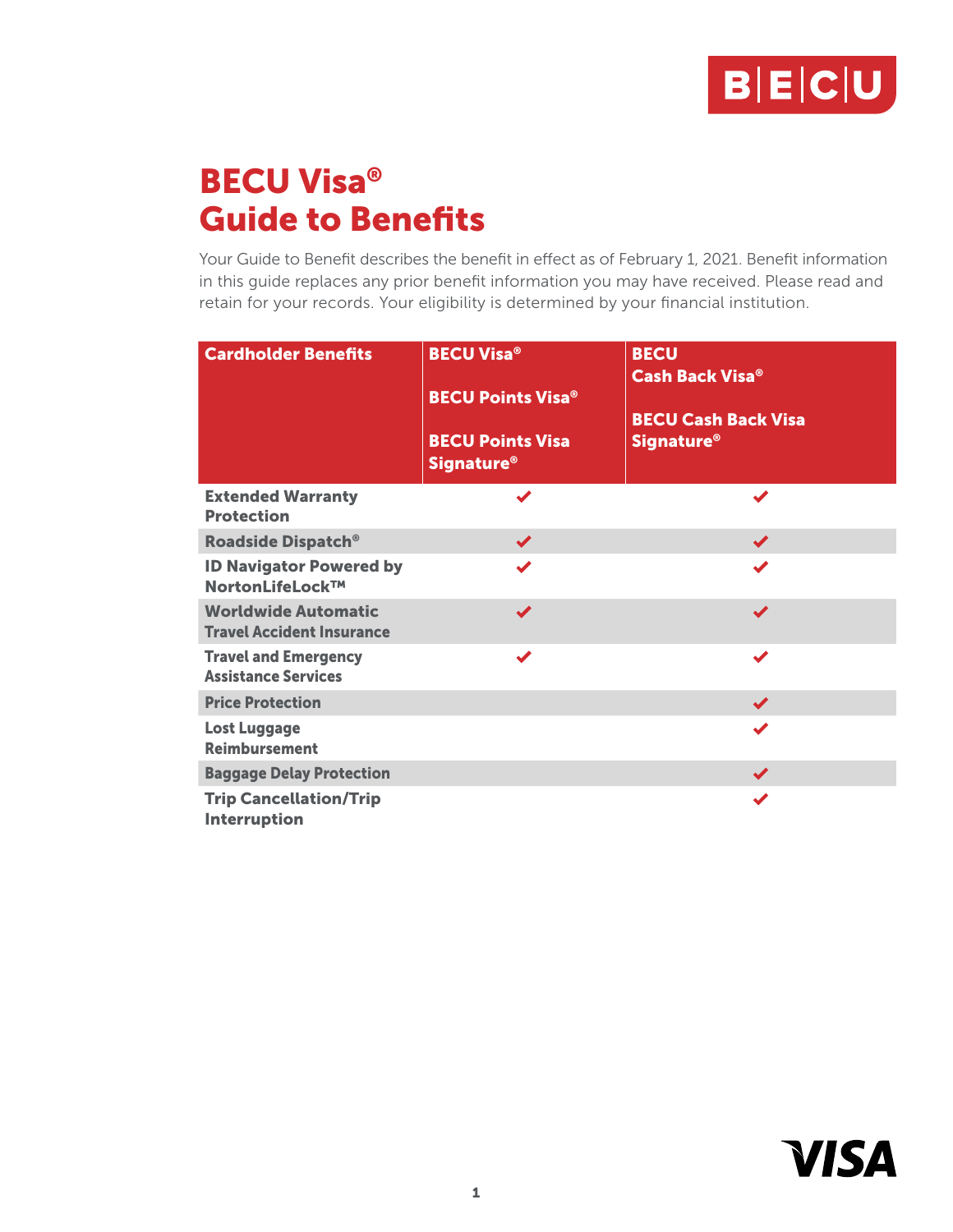# **CONTENTS**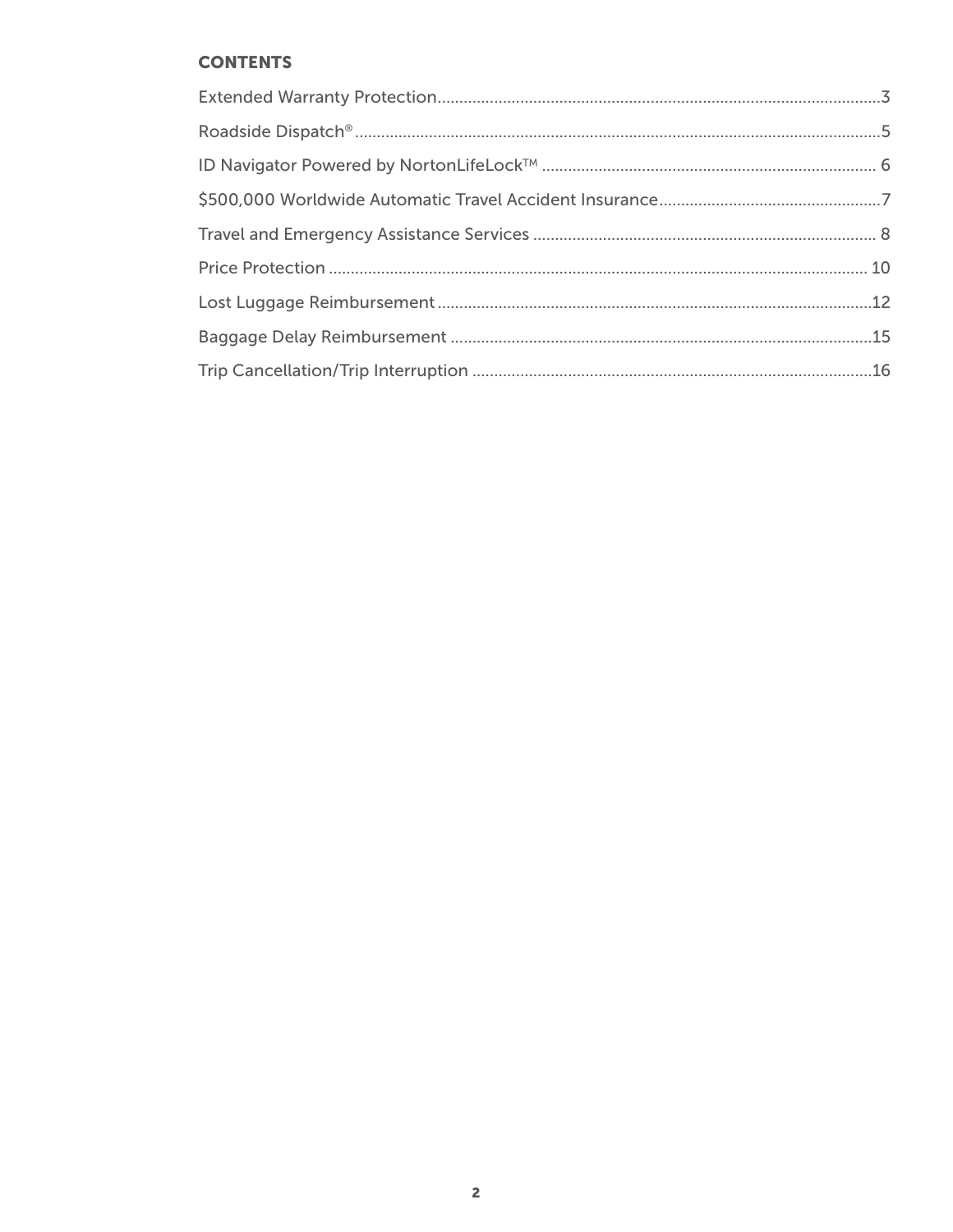#### <span id="page-2-0"></span>EXTENDED WARRANTY PROTECTION

Product warranties can be inconvenient and cumbersome to use. Let's say You purchased a great gadget about a year ago, but it just stopped working, and You can't find Your sales receipt and warranty information. For all too common situations like these, Extended Warranty Protection can help.

Extended Warranty Protection provides You with valuable features that help You manage, use and extend the warranties for eligible items purchased on Your covered Account and/or rewards program associated with Your covered Account. Services include Warranty Registration and Extended Protection. You are eligible for this benefit if You are a cardholder of an eligible card issued in the United States and You purchase either a portion or the entire cost of the item using Your Account and/or rewards program associated with Your covered Account.

#### Here's how Warranty Registration works

When You purchase an eligible item that carries a manufacturer's warranty. You can register Your purchase by calling 1-800-551-8472 or call collect outside the U.S. at 1-303-967-1096. You can also register Your purchase online at www.cardbenefitservices.com.

The Benefit Administrator will tell You where to send Your item's sales receipt and warranty information, so they can be kept on file should You need them.

If You choose not to register Your item, be sure to keep Your monthly billing statement reflecting the purchase, the itemized sales receipt, the original manufacturer's written U.S. warranty and any additional warranty in a safe place. These documents will be required to verify Your claim.

#### Here's how Extended Protection works

Your warranty coverage can be doubled up to one (1) additional year on eligible warranties of three (3) years or less. For example, a manufacturer's warranty of three (3) months would be provided with an additional three (3) months of coverage for a combined total of six (6) months of coverage, and a warranty for six (6) months would be provided with an additional six (6) months of coverage for a combined total of twelve (12) months of coverage. However, if the manufacturer's warranty is for three (3) years, it would only be extended one (1) additional year for a combined total of four (4) years of coverage.

This benefit is limited to no more than the original price of the purchased item (as shown on Your credit card receipt), less shipping and handling fees, up to a maximum of ten thousand dollars (\$10,000.00) per claim, and fifty thousand dollars (\$50,000.00) per cardholder.

The benefit covers purchases made both inside and outside the U.S. The eligible item must have a valid original manufacturer's U.S. repair warranty of three (3) years or less, store-purchased dealer warranty, or an assembler warranty.

#### What Extended Protection does not cover

- Boats, automobiles, aircraft, and any other motorized vehicles and their motors, equipment, or accessories, including trailers and other items that can be towed by or attached to any motorized vehicle
- Any costs other than those specifically covered under the terms of the original manufacturer's written U.S. repair warranty, as supplied by the original manufacturer, or other eligible warranty
- Items purchased for resale, professional, or commercial use
- Real estate and items which are intended to become part of real estate including, but not limited to, items that are hard-wired or hard-plumbed, garage doors, garage door openers, and ceiling fans
- Rented or leased items
- Computer software
- Medical equipment
- Used or pre-owned items (Refurbished items will be covered as long as it has a warranty with it and would not be considered used or pre-owned.)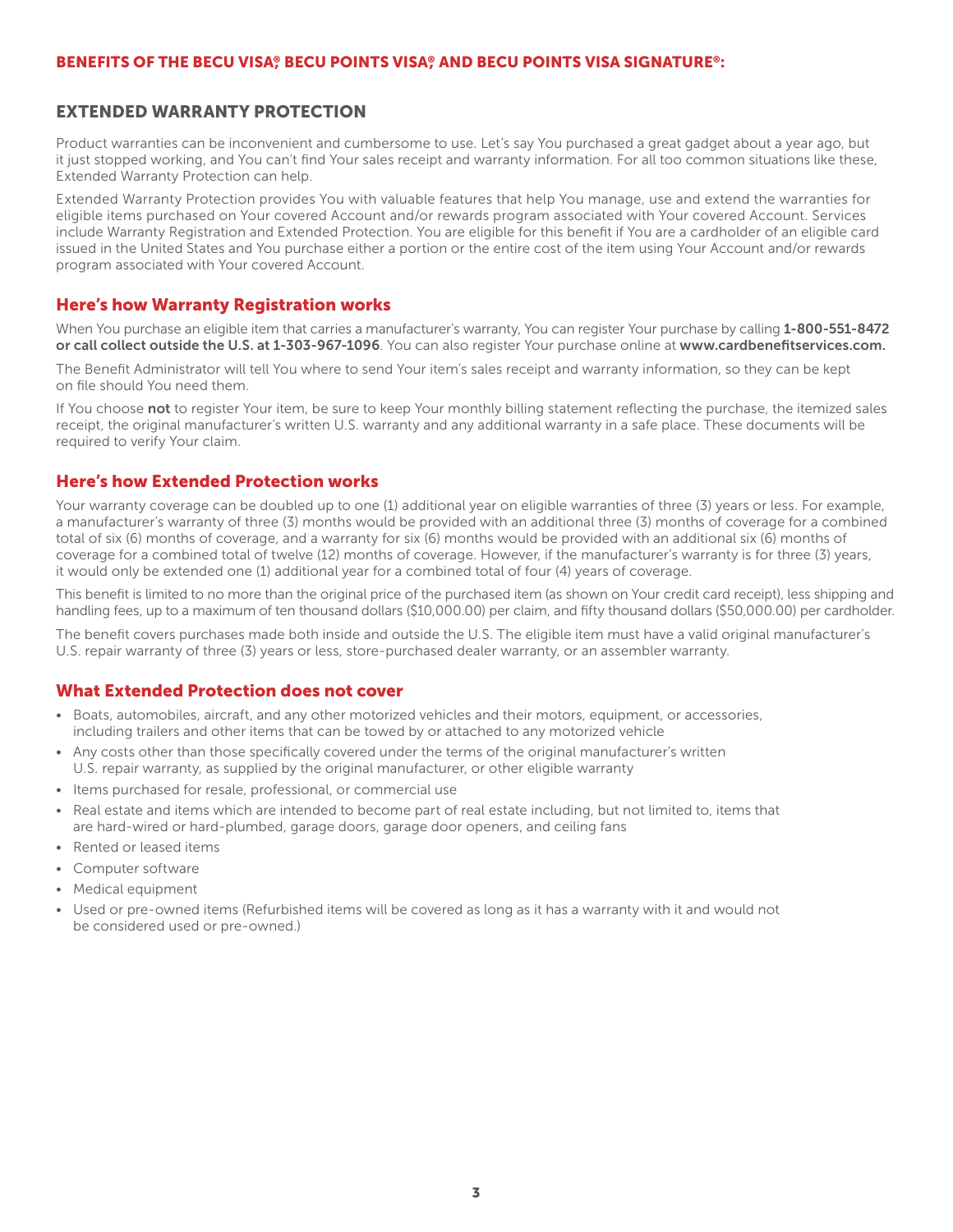## Filing an Extended Protection claim

To file a claim, call the Benefit Administrator at 1-800-551-8472 or call collect outside the U.S. at 1-303-967-1096, immediately after the failure of Your covered item. Please note if You do not notify the Benefit Administrator within sixty (60) days of product failure, Your claim may be denied.

The Benefit Administrator will request preliminary claim information, direct You to the appropriate repair facility, and send You the claim form. Gift recipients of eligible items are also covered, but they must provide all the documents needed to substantiate their claim.

If You received or purchased a service contract or an extended warranty when You purchased Your item, this benefit will be supplemental to, and in excess of, that coverage.

## What You must submit to file a claim

Fill out and sign the claim form the Benefit Administrator sent You, then submit the form within ninety (90) days of the product failure, along with the following documents:

- A copy of Your monthly billing statement (showing the last four [4] digits of the Account number) demonstrating that the purchase was made on Your eligible Account and/or rewards program associated with Your covered Account
- If more than one method of payment was used, please provide documentation as to additional currency, voucher, points or any other payment method utilized
- A copy of the itemized sales receipt
- A copy of the original manufacturer's written U.S. warranty, and any other applicable warranty
- A description of the item and its serial number, and any other documentation deemed necessary to substantiate Your claim (this includes bills and, if necessary, a copy of the maintenance record and receipts)
- The original repair estimate or repair bill, indicating cause of failure
- Any other documentation deemed necessary by the Benefit Administrator to substantiate the claim

## All claims must be fully substantiated.

For faster filing, or to learn more about Extended Warranty Protection, visit www.cardbenefitservices.com

#### How You will be reimbursed

If You have substantiated Your claim and met the terms and conditions of the benefit, Your item will be replaced or repaired at the Benefit Administrator's discretion, but for no more than the original purchase price of the covered item, as recorded on Your credit card receipt, less shipping and handling fees, up to a maximum of ten thousand dollars (\$10,000.00) per claim, and a maximum of fifty thousand dollars (\$50,000.00) per cardholder. You will only be reimbursed up to the amount charged to Your Account or the program limit, whichever is less.

Under normal circumstances, reimbursement will occur within five (5) business days of the receipt and approval of all required documents.

If Your item is to be repaired, You may go to an authorized repair facility and file a claim for reimbursement. Only valid and reasonable repairs made at the manufacturer's authorized repair facility are covered.

In either case, the Benefit Administrator's payment, replacement, or repair made in good faith will fulfill the obligation under this benefit.

## **Definitions**

**Account** means Your credit or debit card Accounts.

Eligible Person means a cardholder who pays for their purchase by using their eligible Account and/or rewards program associated with their covered Account.

You or Your means an Eligible Person who purchase their item with their eligible Account and/or rewards program associated with their covered Account.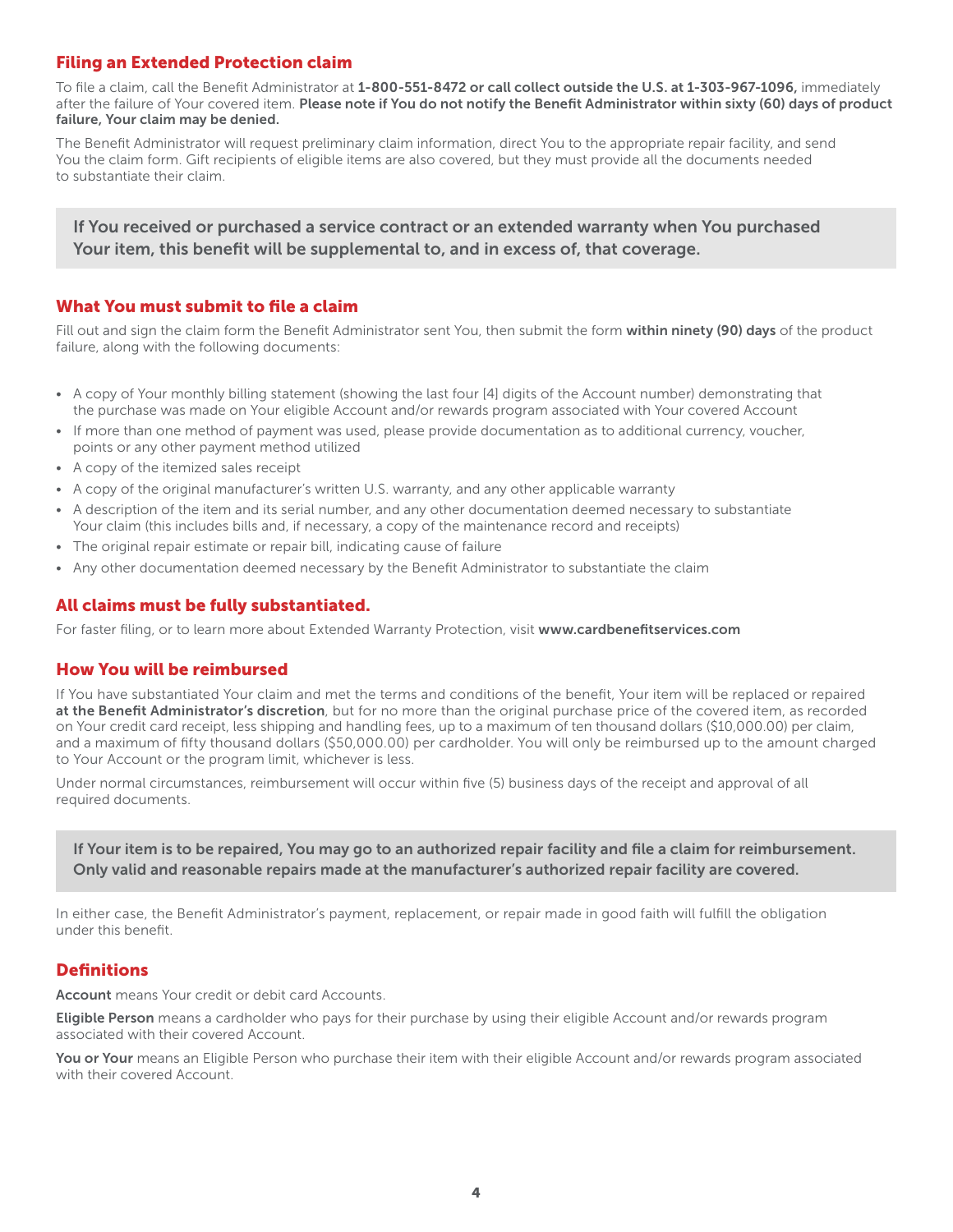#### <span id="page-4-0"></span>Additional provisions for Extended Protection

- Signed or pinned transactions are covered as long as You use Your eligible card to secure the transaction.
- You shall do all things reasonable to avoid or diminish any loss covered by this benefit. This provision will not be unreasonably applied to avoid claims.
- If You make any claim knowing it to be false or fraudulent in any respect, no coverage shall exist for such claim, and Your benefit may be cancelled. Each cardholder agrees that representations regarding claims will be accurate and complete. Any and all relevant provisions shall be void in any case of fraud, intentional concealment, or misrepresentation of material fact.
- No legal action for a claim may be brought against the Provider until sixty (60) days after the Provider receives Proof of Loss. No legal action against the Provider may be brought more than two (2) years after the time for giving Proof of Loss. Further, no legal action may be brought against the Provider unless all the terms of the Guide to Benefits have been complied with fully.
- This benefit is provided to eligible cardholders at no additional cost. The terms and conditions contained in this Guide to Benefits may be modified by subsequent endorsements. Modifications to the terms and conditions may be provided via additional Guide to Benefits mailings, statement inserts, statement messages or electronic notification. The benefits described in this Guide will not apply to cardholders whose Accounts have been suspended or cancelled.
- Termination dates may vary by financial institutions. Your financial institution can cancel or non-renew the benefits for cardholders, and if they do, they will notify You at least thirty (30) days in advance. Indemnity Insurance Company of North America ("Provider") is the underwriter of these benefits and is solely responsible for its administration and claims. The Benefit Administrator provides services on behalf of the Provider.
- After the Benefit Administrator has paid Your claim, all Your rights and remedies against any party in respect of this claim will be transferred to the Benefit Administrator to the extent of the payment made to You. You must give the Benefit Administrator all assistance as may reasonably be required to secure all rights and remedies.
- This benefit does not apply to the extent that trade or economic sanctions or other laws or regulations prohibit the provision of insurance, including, but not limited to, the payment of claims.

#### FORM #EWP 10K-50K-3YR – 2017 (04/17) WM-O

For more information about the benefit described in this guide, call the Benefit Administrator at 1-800-551-8472 or call collect outside the U.S. at 1-303-967-1096.

## ROADSIDE DISPATCH®

#### For roadside assistance, call 1-800-847-2869

## What is Roadside Dispatch?

Roadside Dispatch is a pay-per-use roadside assistance program. The program provides you with security and convenience wherever your travels take you.

No membership or pre-enrollment is required. No annual dues. No limit on usage.

#### For a set price per service call, the program provides:

- Standard Towing  $-$  Up to 5 miles included<sup>1</sup>
- Tire Changing must have good, inflated spare
- Jump Starting
- Lockout Service (no key replacement)
- Fuel Delivery up to 5 gallons (plus the cost of fuel)
- Standard Winching

Roadside Dispatch will ask you where you are, what the problem is, and while they remain on the phone with you, they will arrange a dispatch to a reliable tow operator or locksmith to provide help. (If you feel you are in an unsafe location – Roadside Dispatch will advise you to hang up and dial 911. If you are not able to dial 911, they will call the non-emergency police number in your area, and will remain on the phone with you at your request until the police arrive.) You have the convenience of one toll-free phone number and you may save money because their rates are pre-negotiated.

Dependable roadside assistance, 24 hours a day, 7 days a week has never been easier. No membership or pre-enrollment is required. Just call Roadside Dispatch toll-free when you need them.

#### 1-800-847-2869 — it's that easy!

Note: Customers must pay service provider for mileage over 5 miles. A secondary unit being towed behind is not included but can be accommodated for an additional fee. Standard Winching applies within 100 feet of paved or county maintained road only. Current fee for a standard service call is \$69.95. Additional fees may apply for winching services under certain circumstances. Service call fees are subject to change at any time; however callers will be notified of pricing prior to any service dispatch. This program may be discontinued at any time without prior notice. Program void where prohibited.

1 Any vehicle with wheels is covered under the program as long as it can be classified as 'Light Duty'. 'Light Duty' vehicles are vehicles that weigh 10,000 lbs. or less. Vehicles weighing more than 10,000 lbs. are considered 'Medium Duty' or 'Heavy Duty' and are NOT covered under this program.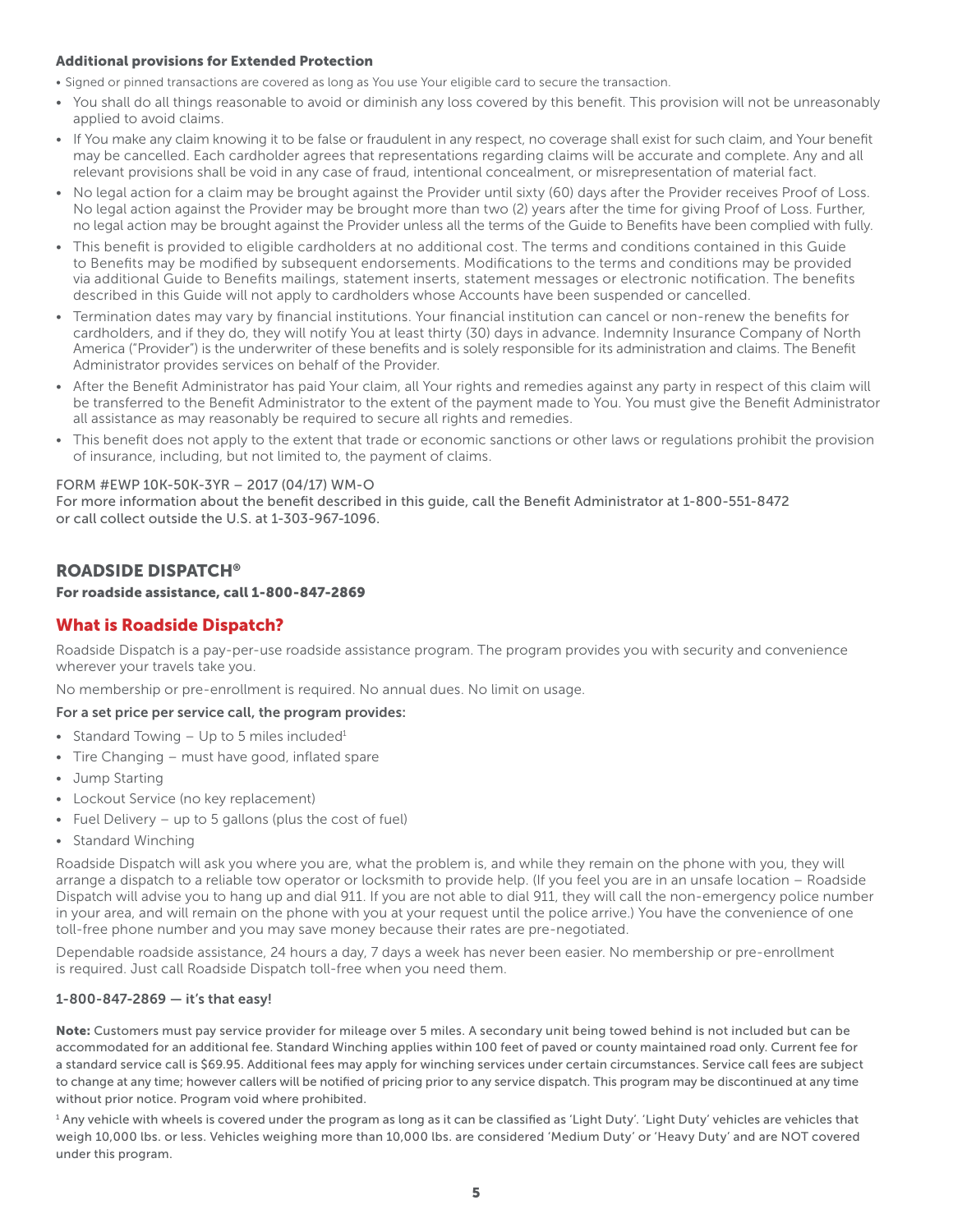Additional Terms: Service providers supplying emergency roadside assistance and towing are independent contractors and are solely liable for their services. Neither Visa nor BECU shall have any responsibility or liability in connection with the rendering of the service. Emergency roadside assistance and towing may not be available in areas not regularly traveled, nor in other "off road" areas not accessible by ordinary towing vehicles. Weather conditions, time of day, and availability of service may affect assistance responses. Expectations for dispatch are set with the customer on every call, and an expected estimated time of arrival is provided to the customer regardless of their location; however, neither Visa nor BECU provides any assurances as to the ability of the service provider to meet such estimates. You are responsible for any roadside assistance or towing charges incurred by facilities responding to your request even if you are not with your vehicle or your vehicle is gone upon their arrival. 24-hour roadside assistance services provided by: Cross Country Motor Club, Inc. d/b/a Agero, a Massachusetts corporation, and Cross Country Motor Club of California, Inc. a California corporation.

# STAY PROTECTED WITH ID NAVIGATOR

# Identity theft continues to evolve and so do NortonLifeLock™ solutions

No one can prevent all identity theft, so staying informed and knowing what to do when your identity is threatened can give you greater peace of mind. ID Navigator Powered by NortonLifeLock provides you with the tools to help keep you informed of potential threats to your identity so you can act quickly.

The dark web is continuously patrolled for information that may belong to you, and you're notified if it's found. Should large-scale data breaches occur, NortonLifeLock will keep you informed.

To help detect credit fraud, key changes to your credit file are monitored with One-Bureau Credit Monitoring.<sup>1</sup> And if your wallet is stolen, you'll receive guidance to help cancel or replace credit cards, insurance identification and other key documents.

Should you become a victim of identity theft, a U.S.-based Identity Restoration Specialist will help guide you on the next steps to take to help resolve the issue.

As a Visa cardholder, you will also have access to special discounts on other NortonLifeLock products.

Existing NortonLifeLock ID theft protection members – contact NortonLifeLock (1-866-228-2261) to discuss your needs if you are interested in ID Navigator Powered by NortonLifeLock.

To confirm eligibility, visit www.cardbenefitidprotect.com. Once verified, you will be redirected to the offer page on Norton.com where ID Navigator enrollment is available.

# Smart tools to help against the evolving threat of identity theft

How ID Navigator Powered by NortonLifeLock can help provide you with greater peace of mind:

- Dark Web Monitoring continuously patrols the dark web and private forums looking for personal information that may belong to you. Should it be found, notifications are sent with suggested steps
- Data Breach Notifications sends notifications on large-scale breaches so you can act quickly should a breach affect your personal information.
- Stolen Wallet Assist A stolen wallet can mean a lost identity. If your wallet is stolen you will receive quidance to help you cancel or replace key documents like your credit cards, driver's licenses, Social Security cards, insurance cards and more.
- One-Bureau Credit Monitoring Alerts<sup>1</sup> helps you stay on-top of your credit to help detect fraud more quickly, alerts are sent when key changes are made to your credit file with a major credit bureau.
- Credit, Bank & Utility Account Freezes provides instructions and links so you can quickly freeze credit, bank and utility files with each consumer reporting company to help protect you against criminals opening unauthorized accounts in your name.
- Restoration Assist US-based Identity Restoration Specialists are available Monday to Friday 6a.m. 5p.m. PST with guidance and with next steps to assist you should you become a victim of identity theft or other suspicious activity. Note: Visa cardholders will have access to special discounts if they are interested in purchasing a more robust identity theft offering that includes features such as the LifeLock Million Dollar Protection™ Package.
- US-based Member Services & Support is available Monday to Friday 6 a.m.  $-6$  p.m. PST; and Saturday 7 a.m.  $-1$  p.m. PST.

No one can prevent all identity theft.

1 Two requirements must be met to receive the One-Bureau Credit Monitoring feature: (i) your identity must be successfully verified with Equifax; and (ii) Equifax must be able to locate your credit file that contains sufficient credit history information. If these requirements are not met you will not receive credit features from Equifax. You will receive Credit Features once the verification process is successfully completed. Any credit monitoring from Equifax will take several days to begin after your successful plan enrollment.

The terms and conditions contained in this Guide to Benefits may be modified by subsequent endorsements.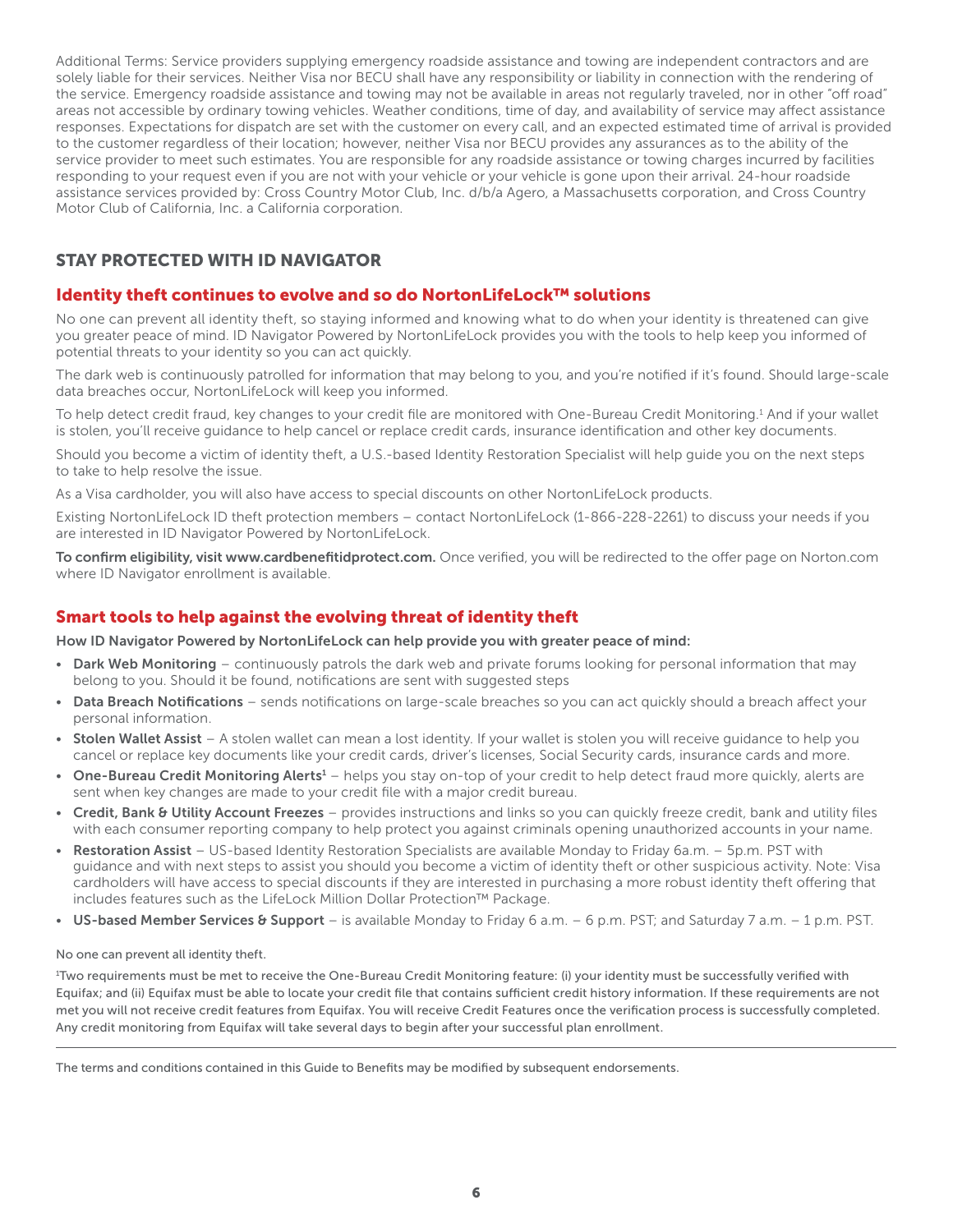# <span id="page-6-0"></span>\$500,000 WORLDWIDE AUTOMATIC TRAVEL ACCIDENT INSURANCE

# Eligibility and period of coverage

As a BECU Visa cardholder, you are eligible for coverage on the date your credit card is issued.

# Description of Coverage

The Plan: As a BECU Visa ("BECU Visa Card") Cardholder, you, your spouse and your unmarried dependent children, will be automatically insured against accidental loss of life, limb, sight, speech or hearing while riding as a passenger in, entering or exiting any licensed common carrier, provided the entire cost of the passenger fare(s), less redeemable certificates, vouchers or coupons, has been charged to your BECU Visa Card account. Coverage is only available to the cardholder if the charge is made to a covered BECU Visa Card account. If the entire cost of the passenger fare has been charged to your BECU Visa Card account prior to departure for the airport, terminal or station, coverage is also provided for common carrier travel (including taxi, bus, train or airport limousine, but not including courtesy transportation provided without a specific charge); immediately, a) preceding your departure, directly to

the airport, terminal or station, b) while at the airport, terminal or station, and c) immediately following your arrival at the airport, terminal or station of your destination. If the entire cost of the passenger fare has not been charged prior to your arrival at the airport, terminal or station, coverage begins at the time the entire cost of the travel passenger fare is charged to your BECU Visa Card account. Common Carrier means any land, water or air conveyance operated by those whose occupation or business is the transportation of persons without discrimination and for hire.

\* Unmarried Dependent Child(ren) means those children, including adopted children and those placed for adoption, who are primarily dependent upon the insured for maintenance and support and who are under the age of 19 and reside with the insured, beyond the age of 19 who are permanently mentally or physically challenged and incapable of self support, or up to the age of 25 if classified as a full-time student at an institute of higher learning.

Eligibility: This travel insurance plan is provided to BECU Visa Card cardholders, of BECU, automatically when the entire cost of the passenger fare(s) is charged to your BECU Visa Card account while the insurance is effective. It is not necessary for you to notify BECU, the administrator or the Insurance Company when tickets are purchased.

Beneficiary: The Loss of Life benefit will be paid to the beneficiary designated by the Insured. If no such designation has been made, that benefit will be paid to the first surviving beneficiary in the following order: a) the Insured's spouse, b) the Insured's children, c) the Insured's parents, d) the Insured's brothers and sisters, e) the Insured's estate. All other indemnities will be paid to the Insured.

The benefits: The full Benefit Amount is payable for accidental loss of life, two or more members, sight of both eyes, speech and hearing or any combination thereof One half of the Benefit Amount is payable for accidental loss of: one member, sight of one eye, speech or hearing. "Member" means hand or foot. One quarter of the Benefit Amount is payable for the accidental loss of the thumb and index finger of the same hand. "Loss" means, with respect to a hand, complete severance through or above the knuckle joints of at least 4 fingers on the same hand; with respect to a foot, complete severance through or above the ankle joint. The Insurance Company will consider it a loss of hand or foot even if they are later reattached. "Benefit Amount" means the Loss amount applicable at the time the entire cost of the passenger fare is charged to your BECU Visa Card account. The loss must occur within one year of the accident. The Company will pay the single largest applicable Benefit Amount. In no event will duplicate request forms or multiple charge cards obligate the Insurance Company in excess of the stated Benefit Amounts for any one loss sustained by anyone individual insured as the result of any one accident.

For consumer accounts: In the event of multiple accidental deaths per account arising from any one accident, the Company's liability for all such losses will be subject to a maximum limit of insurance equal to two times the Benefit Amount for loss of life. Benefits will be proportionately divided among the Insured Persons up to the maximum limit of insurance.

Exclusions: This insurance does not cover loss resulting from: I) an Insured's emotional trauma, mental or physical illness, disease, pregnancy, childbirth or miscarriage, bacterial or viral infection (except bacterial infection caused by an accident or from accidental consumption of a substance contaminated by bacteria), or bodily malfunctions; 2) suicide, attempted suicide or intentionally self-inflicted injuries; 3) declared or undeclared war, but war does not include acts of terrorism; 4) travel between the Insured's residence and regular place of employment. This insurance also does not apply to an accident occurring while an Insured is in, entering, or exiting any aircraft while acting or training as a pilot or crew member, but this exclusion does not apply to passengers who temporarily perform pilot or crew functions in a life threatening emergency.

Effective date: This insurance is effective on the date shown on the Master Policy # 6477-44-88 or on the date that you become a BECU Visa Cardholder, whichever is latest, and will cease on the date the Master Policy # 6477-44-88 is terminated or on the date your BECU Visa Card account ceases to be in good standing, whichever occurs first.

How to file a claim: To obtain a claim form, contact the Claim Administrator, Broadspire, a Crawford company. Complete all items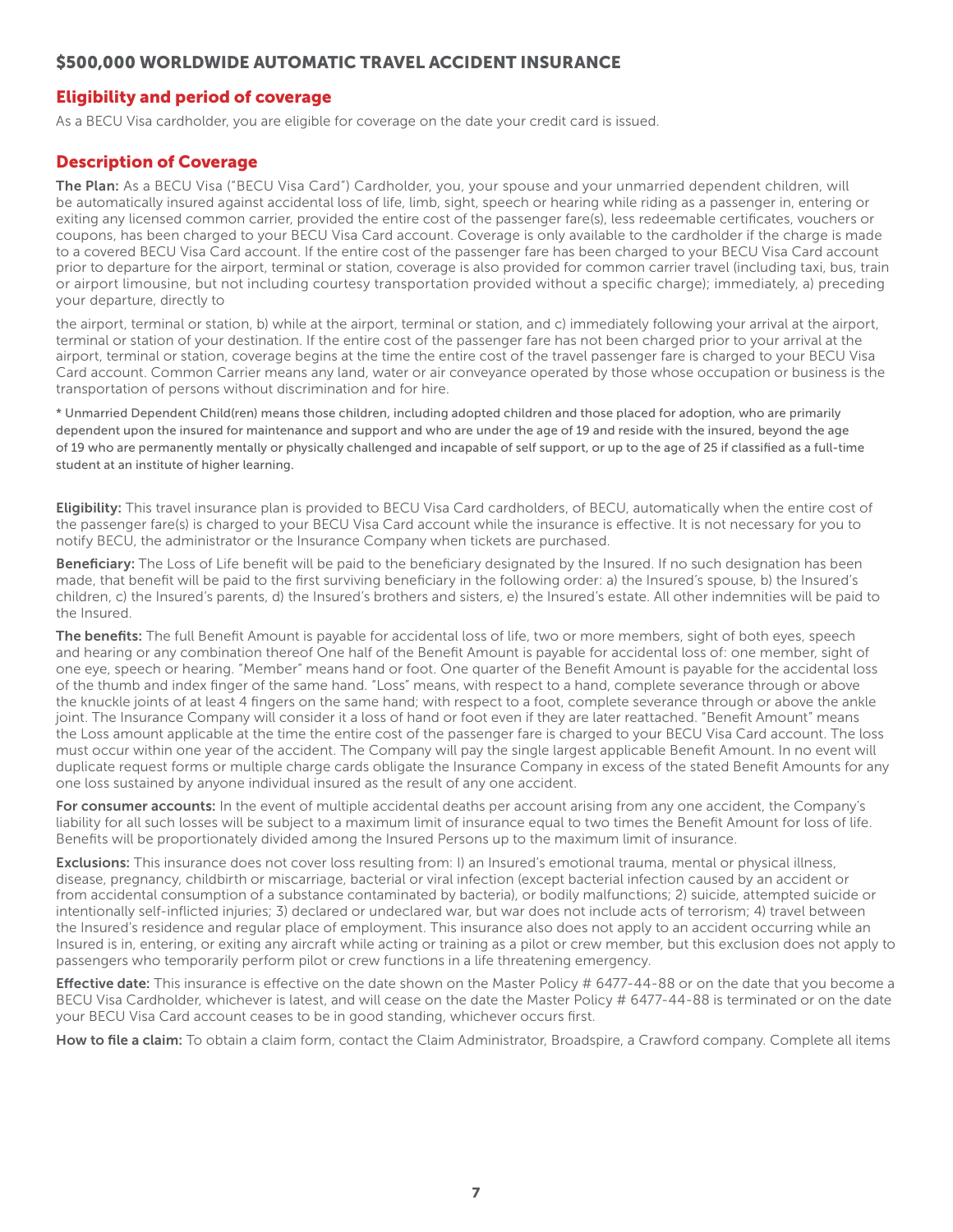on the required claim form, attach all appropriate documents, and mail or fax to: Broadspire, P.O. Box 4090, Atlanta, GA 30302, phone number 855-830-3719 fax number 855-830-3728.

As a handy reference guide, please read this and keep it in a safe place with your other insurance documents. This description of coverage is not a contract of insurance but is simply an informative statement of the principal provisions of the insurance while in effect. Complete provisions pertaining to this plan of Insurance are contained in the master policy on file with the Policyholder: BECU If this plan does not conform to your state statutes, it will be amended to comply with such laws. If a statement in this description of coverage and any provision in the policy differ, the policy will govern.

Plan Underwritten By: Federal Insurance Company Chubb Company 202B Halls Mill Road Whitehouse Station, NJ 08889

# TRAVEL AND EMERGENCY ASSISTANCE SERVICES

Emergencies can escalate quickly when You are traveling away from home. Something that is relatively straight forward when You are not traveling, like replacing prescription medication, can be a difficult task when You are dealing with local laws or language barriers.

Travel and Emergency Assistance Services are made available to help You in case of an emergency while You are traveling away from home. The Benefit Administrator can connect You with the appropriate local emergency and assistance resources available, 24 hours a day, 365 days a year.

Please note that due to occasional issues such as distance, location, or time, neither the Benefit Administrator nor its service providers can be responsible for the availability, use, cost, or results of any medical, legal, transportation, or other services.

#### What are Travel and Emergency Assistance Services and how do I use these services when I need them?

Travel and Emergency Assistance Services are made available to You, if You are a cardholder of an eligible card issued in the United States. Your spouse and children (dependents under 22 years old) are also eligible to use these services.

Travel and Emergency Assistance Services provide assistance and referral only. You are responsible for the cost of any actual medical, legal, transportation, cash advance, or other services or goods provided.

To use the services, simply call the toll-free, 24-hour Benefit Administrator line at 1-800-992-6029.

If You are outside the United States, call collect at 1-804-673-1675.

#### What are the specific services and how can they help me?

- Emergency Message Service can record and relay emergency messages for travelers or their immediate family members. The Benefit Administrator will use reasonable efforts to relay emergency messages in accordance with benefit guidelines and limitations, but cannot take responsibility for the failure to transmit any message successfully. All costs are Your responsibility.
- Medical Referral Assistance provides medical referral, monitoring, and follow-up. The Benefit Administrator can give You names of local English-speaking doctors, dentists, and hospitals; assign a doctor to consult by phone with local medical personnel, if necessary, to monitor Your condition; keep in contact with Your family, and provide continuing liaison; and help You arrange medical payments from Your personal account. All costs are Your responsibility.
- Legal Referral Assistance can arrange contact with English-speaking attorneys and U.S. embassies and consulates if You're detained by local authorities, have a car accident, or need legal assistance. In addition, the Benefit Administrator can coordinate bail payment from Your personal account. The Benefit Administrator can also follow up to make sure bail has been properly handled. All costs are Your responsibility.
- Emergency Transportation Assistance can help You make all the necessary arrangements for emergency transportation home or to the nearest medical facility. This includes arranging to bring Your Young children home and helping You stay in contact with family members or employers during the emergency. In the case of a death, the Benefit Administrator can make arrangements to repatriate the remains. All costs are Your responsibility.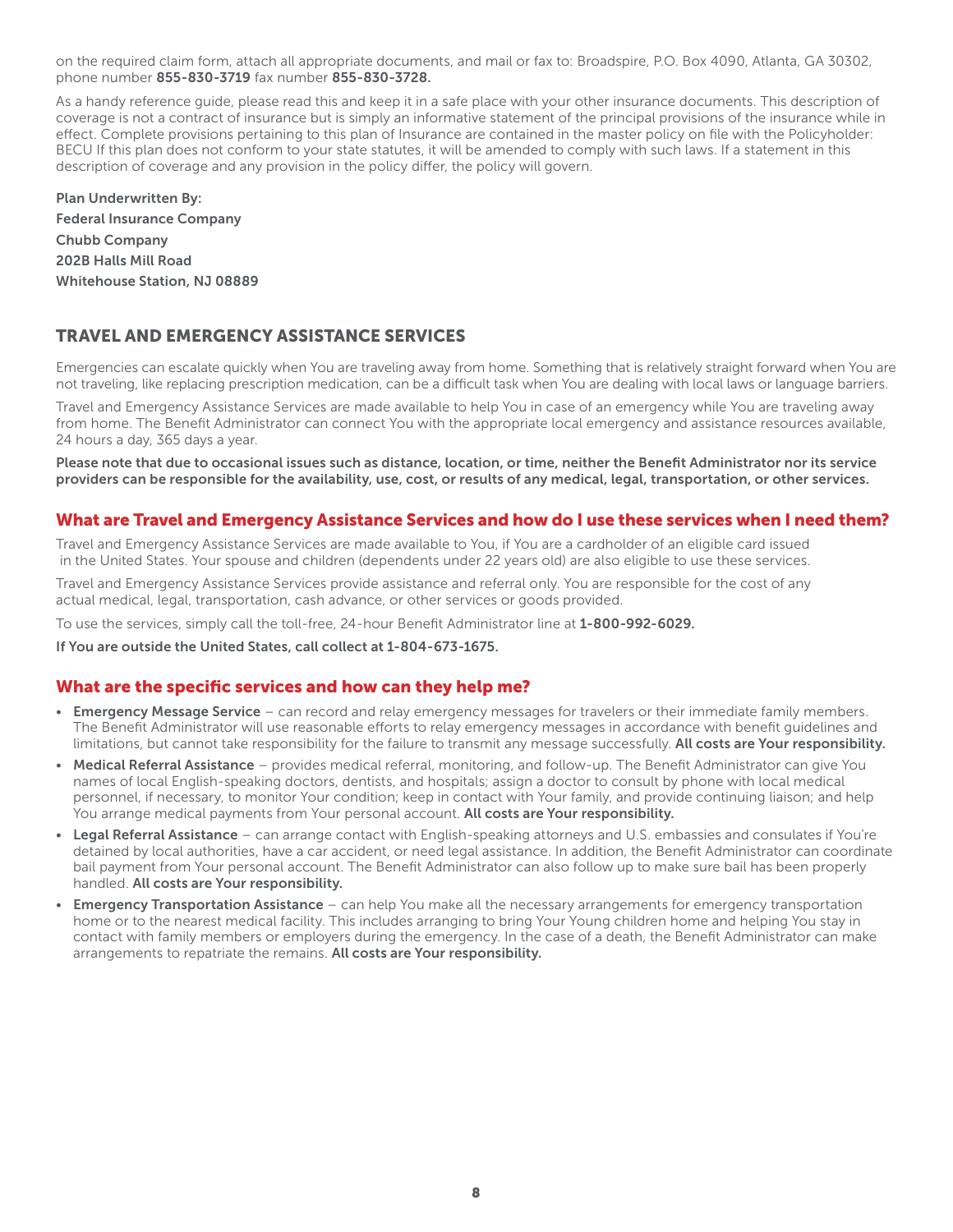- Emergency Ticket Replacement helps You through Your carrier's lost ticket reimbursement process and assists in the delivery of a replacement ticket to You, should You lose Your ticket. All costs are Your responsibility.
- Lost Luggage Locator Service can help You through the Common Carrier's claim procedures or can arrange shipment of replacement items if an airline or Common Carrier loses Your checked luggage. You are responsible for the cost of any replacement items shipped to You.
- Emergency Translation Services provides telephone assistance in all major languages and helps find local interpreters, if available, when You need more extensive assistance. All costs are Your responsibility.
- Prescription Assistance and Valuable Document Delivery Arrangements can help You fill or replace prescriptions, subject to local laws, and can arrange pickup and delivery of Your prescriptions filled for You at local pharmacies. It can also help transport critical documents that You may have left at Your home or elsewhere. All costs are Your responsibility.
- **Pre-Trip Assistance** can give You information on Your destination before You leave such as ATM locations, currency exchange rates, weather reports, health precautions, necessary immunizations, and required passport visas.

#### Definitions

Common Carrier means any mode of transportation by land, water or air operating for hire under a license to carry passengers for which a ticket must be purchased prior to travel. Does not include taxi, limousine service, commuter rail or commuter bus lines.

You or Your means an eligible person whose name is embossed on an eligible U.S. issued card, and You reside in the United States.

## Additional Provisions for Travel and Emergency Assistance Services

This benefit is provided to eligible cardholders at no additional cost. The terms and conditions contained in this Guide to Benefits may be modified by subsequent endorsements. Modifications to the terms and conditions may be provided via additional Guide to Benefits mailings, statement inserts, statement messages or electronic notification. The benefits described in this Guide to Benefits will not apply to cardholders whose accounts have been suspended or cancelled.

For more information about the benefit described in this guide, call the Benefit Administrator at 1-800-992-6029, or call collect outside the U.S. at 1-804-673-1675.

FORM #VTEAS – 2017 (Stand 04/17) TEAS-O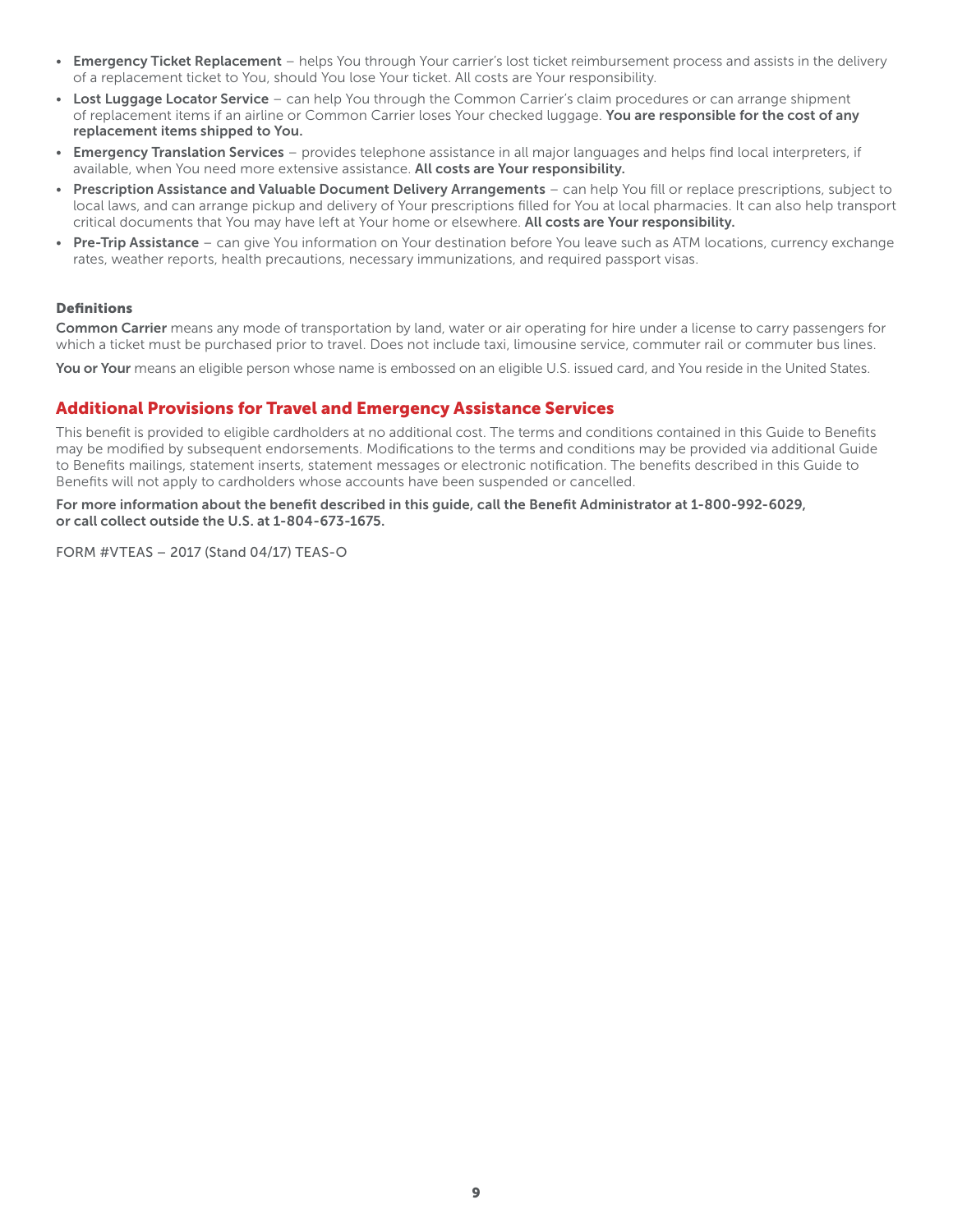#### BENEFITS OF THE BECU CASH BACK VISA® AND BECU CASH BACK VISA SIGNATURE®:

For BECU consumer cardholders with our optional Cash Back rewards feature, the following benefits are in addition to the BECU Visa, BECU Points Visa, and BECU Points Visa Signature benefits listed above:

## PRICE PROTECTION

It is important for most buyers to get the best deal when purchasing a new item, however it can be irritating when You discover that the same item You recently purchased is being Advertised for less than what You paid for.

With Price Protection, if You buy an eligible item with Your covered Account and/or rewards program associated with Your covered Account in the United States and see the identical eligible item available for less in another retail store's printed Advertisement or non-auction Internet Advertisement within sixty (60) days of the Date of Purchase, You can be reimbursed the difference up to ive hundred dollars (\$500.00) per item and up to two thousand five hundred dollars (\$2,500.00) a year.

You are eligible for this benefit if You are a valid cardholder of an eligible U.S. issued card and You charge either a portion or the entire purchase price of the eligible item to Your Account or rewards program earned on Your covered Account toward the purchase. You will only be reimbursed up to the amount charged to Your Account or the program limit.

Price Protection is secondary to and in excess of store policies offering a lowest-price guarantee or any other form of refund for price differences. Only items Advertised by authorized dealers in the United States apply. Price differences involving manufacturing and/or merchant rebates, shipping and handling fees, and sales tax, if any, are not covered by the Price Protection benefit.

# How does it work?

- 1. Use Your eligible Account and/or rewards program associated with Your covered Account to purchase the eligible item. Be sure to save all original receipts; both Your Account paperwork and the itemized store receipt.
- 2. If You see the identical product by the same manufacturer Advertised in print for a lower retail price within sixty (60) days of Your purchase, keep the original printed Advertisement and make sure the Advertisement includes:
	- A description of the item that is identical to the one You purchased
	- The sale price
	- The store or dealer's name
	- A sale date(s) effective within sixty (60) days of the Date of Purchase

#### What is not covered?

- Internet Auction Advertisements including but not limited to sites such as eBay, Ubid, Yahoo and public or private live auction sites.
- Advertisements of cash-only sales, close-out sales, flea markets, fire sales, going-out-of-business sales, limitedquantity promotions or liquidation sales.
- Advertisements of sales of seasonal or discontinued items including, but not limited to, holiday decorations.
- Animals and living plants.
- Boats, automobiles, and any other motorized vehicles and their motors, equipment, or accessories.
- Cell phone service agreements and cell phone contracts.
- Items purchased for resale, professional, or commercial use.
- Jewelry, antiques, and collectible items, rare or one-of-a-kind items, special order items, custom items, or tailored items.
- Manufacturer and/or merchant rebates
- Perishables, services, consumables, and limited-life items including, but not limited to, rechargeable batteries.
- Real estate and items which are intended to become part of real estate including, but not limited to, items that are hardwired or hard-plumbed, garage doors, garage door openers, and ceiling fans.
- Traveler's checks, cash, tickets, credit or debit cards, and any other negotiable instruments.
- Items purchased outside of the United States.
- Items that are previously owned, sold "as is," and/or refurbished.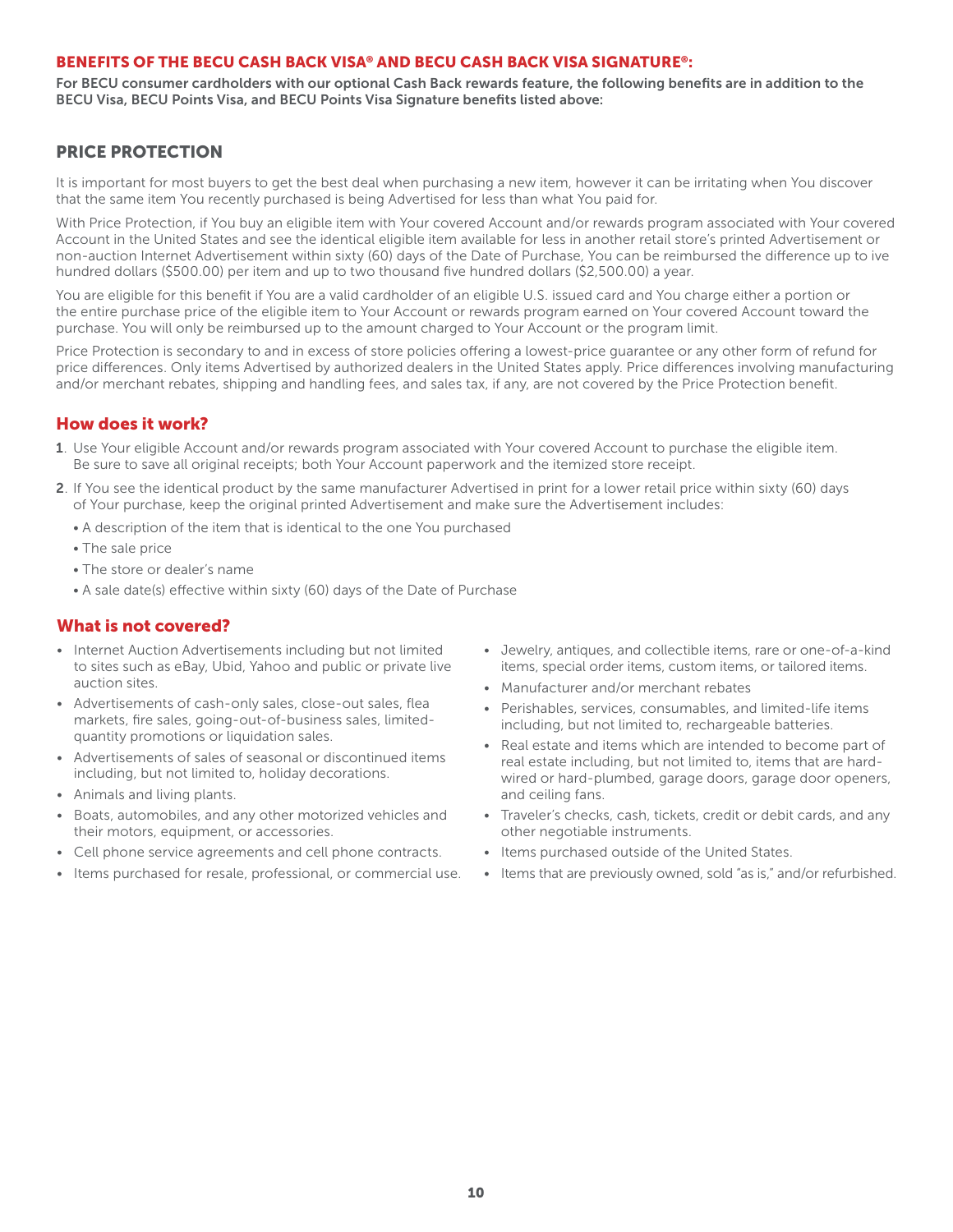# How to file a Price Protection claim

- 1. Notify the Benefit Administrator within ten (10) days of the printed Advertisement showing Your product at a lower price at 1-800-553-7520, or outside the U.S. call collect at 1-303-967-1096. The Benefit Administrator will answer any questions You may have and send You a claim form.
- 2. Return the claim form and the requested documentation below within twenty (20) days of contacting the Benefit Administrator. Send all information to the address provided by the Benefit Administrator.

# Please submit the following documents:

- The completed signed claim form
- The original itemized sales receipt for Your purchase or original packing slip in the case of mail order purchases
- A copy of Your monthly billing statement (showing the last four [4] digits of the Account number) demonstrating that the purchase was made on Your covered Account and/or rewards program associated with Your covered Account
- If more than one method of payment was used, please provide documentation as to additional currency, voucher, points or any other payment method utilized
- Any other documentation deemed necessary by the Benefit Administrator to substantiate the claim
- The original printed Advertisement or print out from a non-auction Internet site showing the item with its sale date and/or date of the Advertisement, lower Advertised price, and advertising store name to:

Card Benefit Services P.O. Box 110889 Nashville, TN 37222

# **Definitions**

**Account** means Your credit or debit card Accounts.

Advertised or Advertisements means an Advertisement printed in a newspaper, journal, magazine, or flyer or items Advertised on a non-Auction internet site, distributed in the United States to the general public and placed by a manufacturer or authorized dealer of the consumer product in the United States. The advertisement must provide information stating the same manufacturer and model number of the item purchased. Advertisements that are cut down or altered in any way will not be accepted; therefore, any Advertisements, catalogs, etc. must be submitted in whole with date verification. The only exception is Advertisements in magazines and newspapers. In these cases, it's not necessary to submit the whole publication; only the whole page or pages in which the Advertisement appears, with the date and name of the publication, is required. Advertisements posted on the Internet, by a non-Auction Internet merchant with a valid tax identification number, are also eligible. The advertisement must provide information stating the same manufacturer and model number of the item purchased. The printed version of the non-Auction internet advertisement must include the merchant's Internet address and customer service telephone number, as well as the item, including manufacturer, model number, sale price, and date of publication.

Date of Purchase means the date You paid for and received the item, or the date of delivery and personal acceptance of the item, whichever is later.

Eligible Person means a cardholder who pays for their purchase by using their eligible Account and/or with rewards program associated with their covered Account.

You or Your means an Eligible Person who used their eligible Account to purchase the item and/or with rewards program associated with their covered Account.

## Additional provisions for Price Protection

- Signed or pinned transactions are covered as long as You use Your eligible Account to secure the transaction.
- You shall do all things reasonable to avoid or diminish any loss covered by this benefit. This provision will not be unreasonably applied to avoid claims.
- If You make any claim knowing it to be false or fraudulent in any respect, no coverage shall exist for such claim, and Your benefit may be cancelled. Each cardholder agrees that representations regarding claims will be accurate and complete. Any and all relevant provisions shall be void in any case of fraud, intentional concealment, or misrepresentation of material fact.
- No legal action for a claim may be brought against the Provider until sixty (60) days after the Provider receives Proof of Loss. No legal action against the Provider may be brought more than two (2) years after the time for giving Proof of Loss. Further, no legal action may be brought against the Provider unless all the terms of the Guide to Benefits have been complied with fully.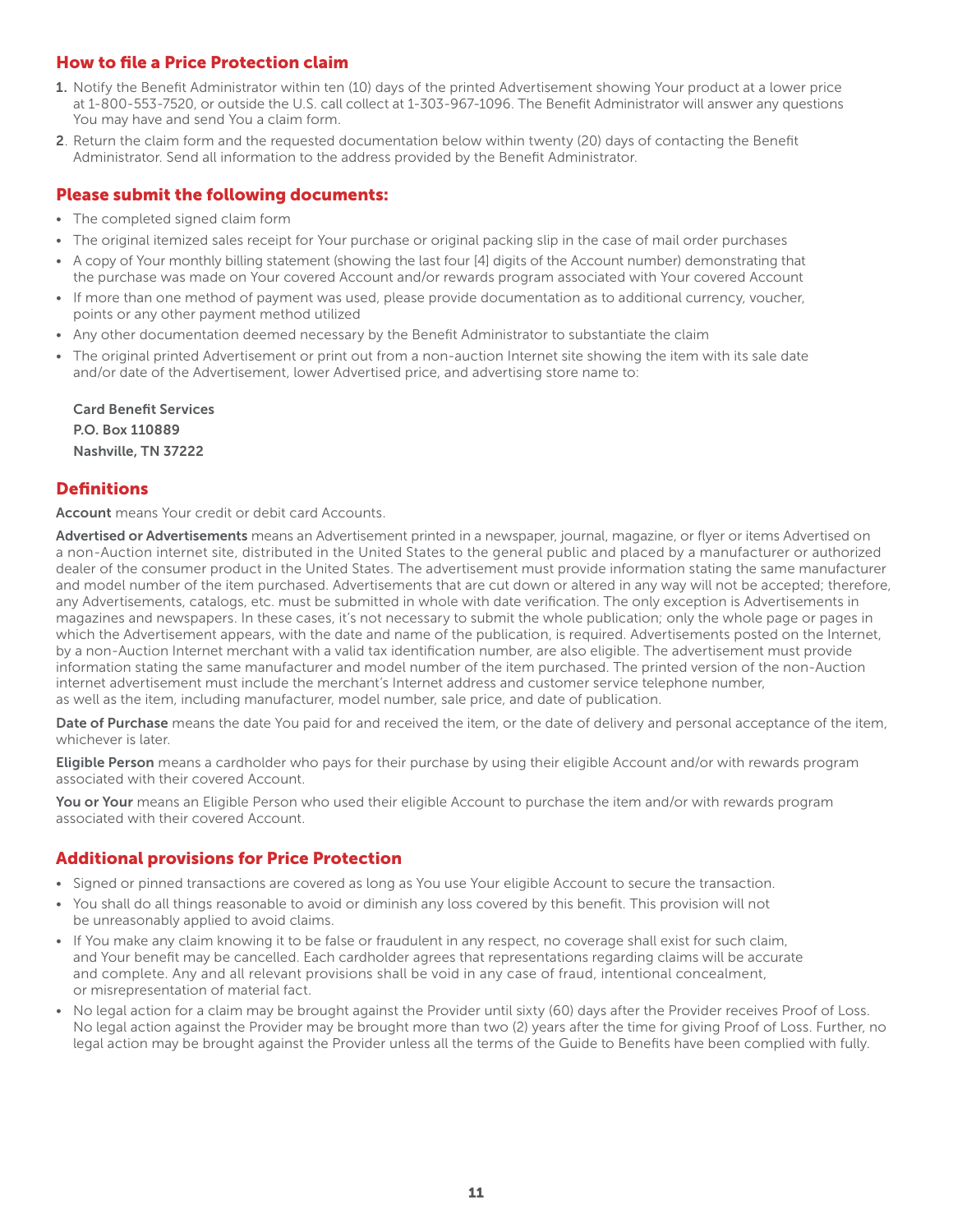- <span id="page-11-0"></span>• This benefit is provided to eligible cardholders at no additional cost. The terms and conditions contained in this Guide to Benefits may be modified by subsequent endorsements. Modifications to the terms and conditions may be provided via additional Guide to Benefits mailings, statement inserts, statement messages or electronic notification. The benefits described in this Guide to Benefits will not apply to cardholders whose Accounts have been suspended or cancelled.
- Termination dates may vary by financial institutions. Your financial institution can cancel or non-renew the benefits for cardholders, and if they do, they will notify You at least thirty (30) days in advance. Indemnity Insurance Company of North America ("Provider") is the underwriter of these benefits and is solely responsible for its administration and claims. The Benefit Administrator provides services on behalf of the Provider.
- After the Benefit Administrator has paid Your claim, all Your rights and remedies against any party in respect of this claim will be transferred to the Benefit Administrator to the extent of the payment made to You. You must give the Benefit Administrator all assistance as may reasonably be required to secure all rights and remedies.
- This benefit does not apply to the extent that trade or economic sanctions or other laws or regulations prohibit the provision of insurance, including, but not limited to, the payment of claims.

#### FORM #PRICEPROT – 2017 (04/17) PP-O

For more information about the benefit described in this guide, call the Benefit Administrator at 1-800-553-7520, or call collect outside the U.S. at 1-303-967-1096.

#### BENEFITS OF THE BECU CASH BACK VISA® AND BECU CASH BACK VISA SIGNATURE®:

For BECU consumer cardholders with our optional Cash Back rewards feature, the following benefits are in addition to the BECU Visa, BECU Points Visa, and BECU Points Visa Signature benefits listed above:

# LOST LUGGAGE REIMBURSEMENT

Have You ever been waiting for Your Checked Luggage to come around the belt only to find that it has been lost by Your airline?

Fortunately, Lost Luggage Reimbursement is here to help. With Lost Luggage Reimbursement, You can be reimbursed for the difference between the "value of the amount claimed" and the Common Carrier's payment up to one thousand two hundred and fifty dollars (\$1,250.00) per Covered Trip, provided the Checked Luggage and/or its contents was lost due to theft or misdirection by the Common Carrier. "Value of the amount claimed" is the lesser of the following three amounts: the original purchase price of the item(s), the actual cash value of the item(s) at the time of theft or misdirection (with appropriate deduction for depreciation), and the cost to replace the item(s).

You and Your Immediate Family Members are all eligible for this benefit when You take a Covered Trip and pay for the cost of Your Common Carrier tickets with Your eligible card issued in the United States and/or rewards program associated with Your covered Account. To be eligible for coverage, You must purchase a portion or the entire cost of the Covered Trip with Your covered Account and/or rewards program associated with Your covered Account. Only Your Checked Luggage and/or its contents are covered.

This benefit is supplemental to and excess of any collectible insurance and/or collectible reimbursement from any other source. The Benefit Administrator will refund the excess amount once all other reimbursement has been exhausted up to the limit of liability.

Please Note: You must take all reasonable means to protect, save and/or recover Your Checked Luggage and/or its contents at all times.

## What is not covered?

Luggage Reimbursement does not apply to loss or theft of the following items:

- Automobiles, automobile accessories and/or equipment, motorcycles, motors, bicycles (except when checked with the Common Carrier), boats, or other vehicles or conveyances
- Contact lenses, eyeglasses, sunglasses, hearing aids, artificial teeth, dental bridges, and prosthetic limbs
- Money, securities, credit or debit cards, checks, and travelers' checks
- Tickets, documents (travel or otherwise), keys, coins, deeds, bullion, stamps, perishables, consumables, perfume, cosmetics, rugs and carpets, animals, cameras, sporting equipment, and household furniture
- Property shipped as freight or shipped prior to Covered Trip departure date
- Items specifically identified or described in and insured under any other insurance policy
- Losses arising from confiscation or expropriation by any government or public authority or detention by customs or other officials
- Losses resulting from abuse, fraud, hostilities of any kind (including, but not limited to, war, invasion, rebellion, or insurrection)
- Business items (items that are used in the purchase, sale, production, promotion, or distribution of goods or services including but not limited to, manuals, computers and their accessories, software, data, facsimile, samples, collateral materials, etc.), cellular telephones, or art objects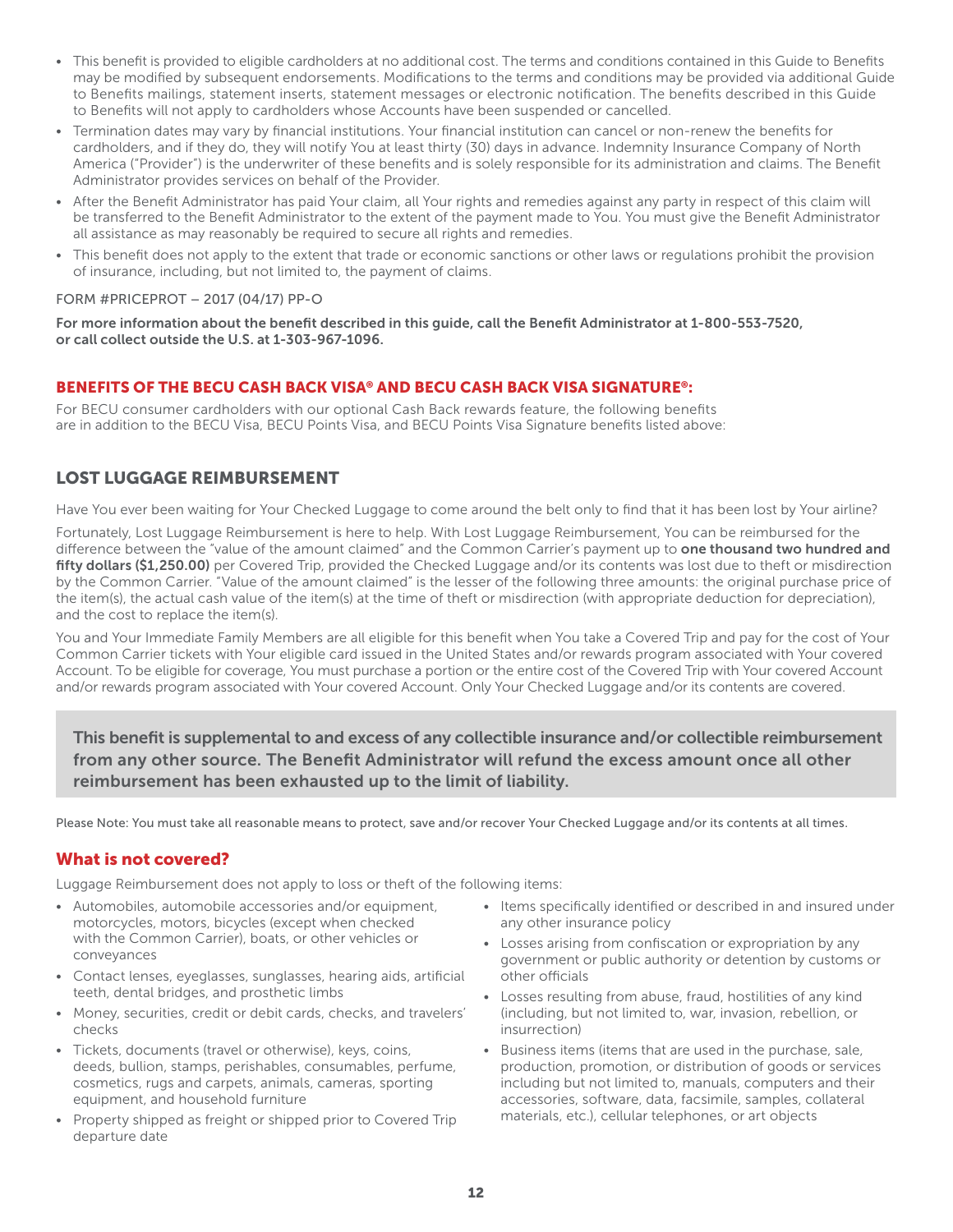# How to file a Lost Luggage Reimbursement claim

Immediately notify the Common Carrier to begin their claims process if Your luggage and/or its contents are lost or stolen.

Within twenty (20) days of the date Your luggage is lost or stolen, and You have notified the Common Carrier and begun their claims process, call the Benefit Administrator at 1-800-757-1274, or call collect outside the U.S. at 1-804-673-6496. The Benefit Administrator will ask You for some preliminary claim information and send You a special claim form. If You do not notify the Benefit Administrator within twenty (20) days of the date the luggage was lost or stolen, Your claim may be denied.

Within ninety (90) days of the date Your luggage was lost or stolen, return Your claim form and the requested documentation below to the address provided by the Benefit Administrator:

- A copy of Your monthly billing statement or the travel itinerary (showing the last four [4] digits of the Account number) confirming the Common Carrier ticket was charged to the covered Account and/or rewards program associated with Your covered Account
- If more than one method of payment was used, please provide documentation as to additional currency, voucher, points or any other payment method utilized
- A copy of ticketing by the Common Carrier, including but not limited to itinerary, boarding pass, or used ticket stub
- A copy of any check, settlement, denial or explanation of coverage issued by the Common Carrier together with a copy of the Common Carrier's completed claim form, a list of the items lost and their value, and a copy of the luggage claim check (if applicable)
- A copy of Your insurance policy's Declarations Page (if applicable) to confirm Your deductible. Declarations Page means the document(s) in Your insurance policy that lists names, coverages, limits, effective dates and deductibles.
- A copy of any settlement of the loss or theft from Your primary insurance
- Any other documentation deemed necessary by the Benefit Administrator to substantiate the loss or theft

# For faster filing, or to learn more about Lost Luggage Reimbursement visit www.eclaimsline.com

If You have personal insurance (i.e., homeowner's, renter's, or other insurance applicable to the lost or stolen luggage or contents), You are required to file a claim with Your insurance company and submit a copy of any claim settlement along with Your completed claim form.

If the claim amount is within Your personal insurance deductible, the Benefit Administrator may, at its discretion, deem a copy of Your personal insurance Declarations Page to be sufficient.

#### Transference of claims

After the Benefit Administrator has paid Your claim of loss or theft under this reimbursement benefit, all Your rights and remedies against any party in respect of this loss or damage will be transferred to the Benefit Administrator to the extent of the payment made to You. You must give the Benefit Administrator all assistance as may reasonably be required to secure all rights and remedies.

## **Definitions**

Account means Your credit or debit card Accounts.

Checked Luggage means suitcases or other containers specifically designed for carrying personal belongings, for which a claim check has been issued to You by a Common Carrier.

Common Carrier means any land, water, or air conveyance operated under a license for the transportation of passengers for hire and for which a ticket must be purchased prior to commencing travel. Common Carrier does not include taxis, limousine services, or commuter rail or commuter bus lines.

Covered Trip means a trip while the Eligible Person is riding on a Common Carrier as a passenger and not as a pilot, operator or crew member, for which the expense has been charged to Your eligible Account and/or rewards program associated with Your covered Account, and which is not less than five (5) consecutive days but does not exceed sixty (60) consecutive days in duration.

Eligible Person means a cardholder who pays for their Covered Trip by using their eligible Account and/or rewards program associated with their covered Account.

Immediate Family Member means Your Spouse or legally dependent children under age eighteen (18), [twenty-five (25) if enrolled as a full-time student at an accredited university].

Spouse includes domestic partner which is a person who is at least 18 years of age and who during the last twelve months: 1) has been in a committed relationship with the cardholder; (2) has been the cardholder's sole spousal equivalent; (3) has resided in the same household as the cardholder; and (4) has been jointly responsible with the cardholder for each other's financial obligations and who intends to continue the relationship as stated above indefinitely.

You or Your means an Eligible Person or Your Immediate Family Members who charged a portion of their Covered Trip to Your eligible Account and/or rewards program associated with Your covered Account.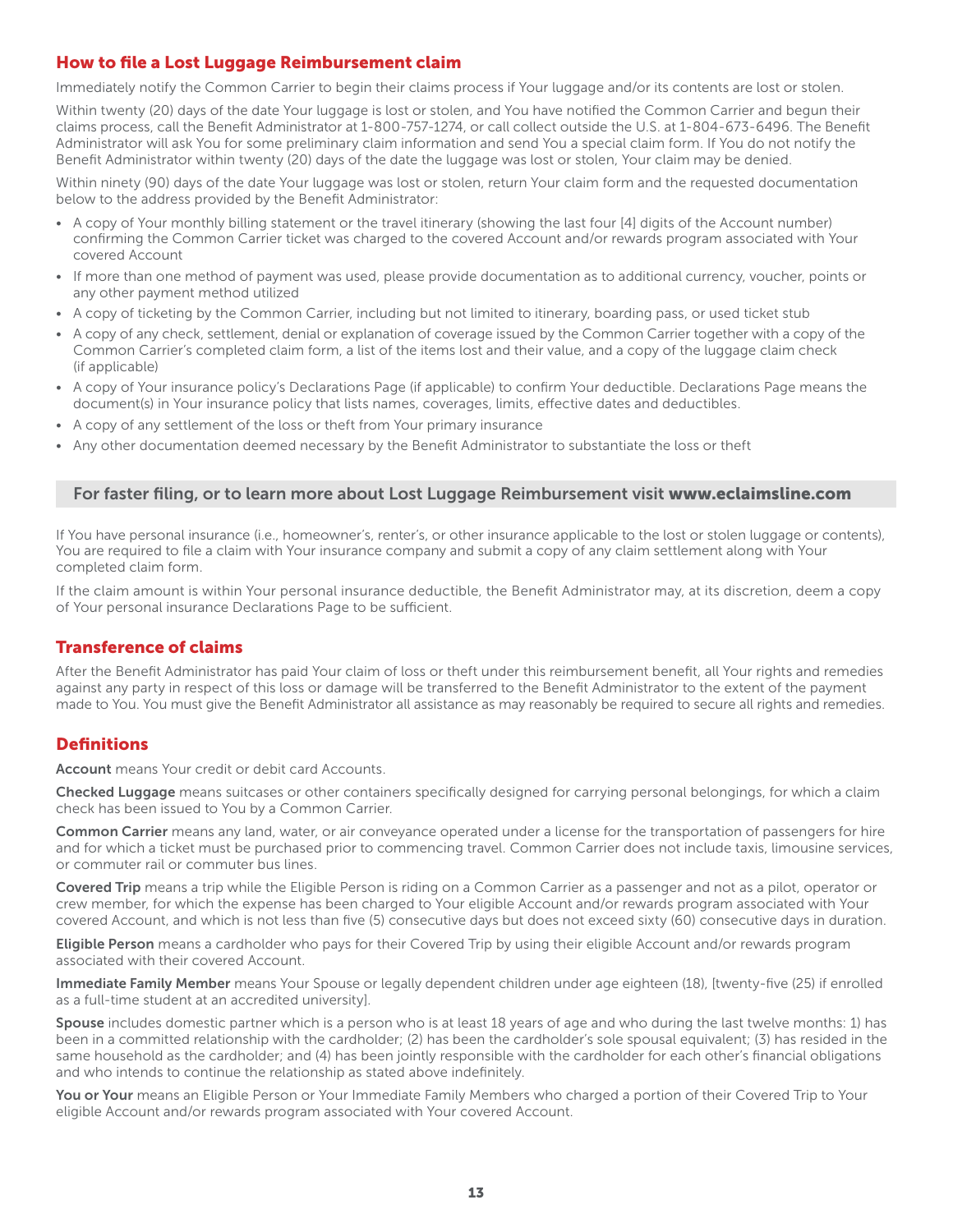# <span id="page-13-0"></span>Additional provisions for Lost Luggage Reimbursement

- Signed or pinned transactions are covered as long as You use Your eligible card to secure the transaction.
- You shall do all things reasonable to avoid or diminish any loss covered by this benefit. This provision will not be unreasonably applied to avoid claims.
- If you make any claim knowing it to be false or fraudulent in any respect, no coverage shall exist for such claim, and Your benefit may be cancelled. Each cardholder agrees that representations regarding claims will be accurate and complete. Any and all relevant provisions shall be void in any case of fraud, intentional concealment, or misrepresentation of material fact.
- No legal action for a claim may be brought against the Provider until sixty (60) days after the Provider receives Proof of Loss. No legal action against the Provider may be brought more than two (2) years after the time for giving Proof of Loss. Further, no legal action may be brought against the Provider unless all the terms of the Guide to Benefits have been complied with fully.
- This benefit is provided to eligible cardholders at no additional cost. The terms and conditions contained in this Guide to Benefits may be modified by subsequent endorsements. Modifications to the terms and conditions may be provided via additional Guide to Benefits mailings, statement inserts, statement messages or electronic notification. The benefits described in this Guide will not apply to cardholders whose Accounts have been suspended or cancelled.
- Termination dates may vary by financial institutions. Your financial institution can cancel or non-renew the benefits for cardholders, and if they do, they will notify You at least thirty (30) days in advance. Indemnity Insurance Company of North America ("Provider") is the underwriter of these benefits and is solely responsible for its administration and claims. The Benefit Administrator provides services on behalf of the Provider.
- After the Benefit Administrator has paid Your claim, all Your rights and remedies against any party in respect of this claim will be transferred to the Benefit Administrator to the extent of the payment made to You. You must give the Benefit Administrator all assistance as may reasonably be required to secure all rights and remedies.
- This benefit does not apply to the extent that trade or economic sanctions or other laws or regulations prohibit the provision of insurance, including, but not limited to, the payment of claims.

#### FORM #LUGOPT – 2017 (04/17) LL-1250-O

For more information about the benefit described in this guide, call the Benefit Administrator at 1-800-757-1274, or call collect outside the U.S. at 1-804-673-6496

## BENEFITS OF THE BECU CASH BACK VISA® AND BECU CASH BACK VISA SIGNATURE®:

For BECU consumer cardholders with our optional Cash Back rewards feature, the following benefits are in addition to the BECU Visa, BECU Points Visa, and BECU Points Visa Signature benefits listed above:

# BAGGAGE DELAY REIMBURSEMENT

Sometimes it happens that You land at Your scheduled destination only to find that Your Checked Baggage has taken a detour and its arrival is delayed. While You can likely go without most of Your belongings, if Your baggage was carrying any essential items, You may need to replace them while You wait for Your bag to arrive.

Baggage Delay Reimbursement can provide reimbursement for essential items You may need while on a Covered Trip and at a destination other than Your location of permanent residence. The maximum benefit is one hundred dollars (\$100.00) per day up to a maximum of three (3) days or a total of three hundred dollars (\$300.00). These maximums apply to You and to each of Your Immediate Family Member whose ticket was purchased with Your covered Account and/or rewards program associated with Your covered Account.

# When does it apply?

The Baggage Delay Reimbursement benefit applies if Your Checked Baggage and the personal property contained therein is delayed or misdirected by the Common Carrier for more than four (4) hours from the time You have arrived at the destination printed on Your ticket. To be eligible for this coverage, You need to purchase either a portion or the entire cost of the Covered Trip with Your covered Account and/or rewards program associated with Your covered Account.

You are eligible for this benefit if You are a cardholder of covered card issued in the United States.

This benefit is supplemental to and excess of any valid and collectible insurance or other reimbursement.This benefit will reimburse the excess amount once all other reimbursement has been exhausted up to the limit of liability.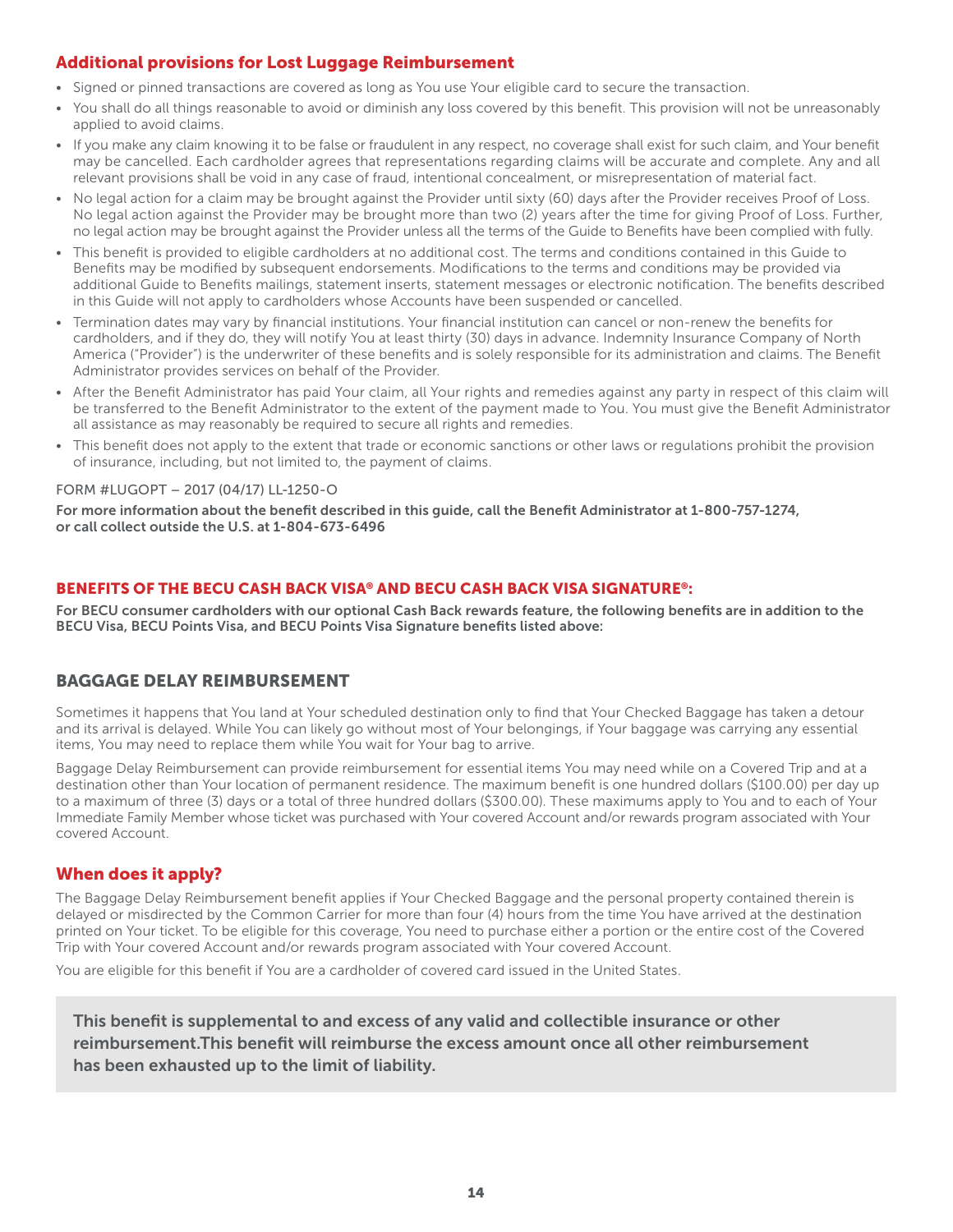#### What items are not covered?

- Business Items, cellular telephones, or art objects
- Contact lenses, eyeglasses, sunglasses, hearing aids, artificial teeth, dental bridges, and prosthetic limbs
- Items not contained in delayed Checked Baggage
- Loss resulting from abuse, fraud, or hostilities of any kind (including but not limited to, war, invasion, rebellion, or insurrection)
- Losses arising from confiscation or expropriation by any government or public authority or detention by customs or other officials

## How to file a Baggage Delay Reimbursement claim

- Money, securities, credit or debit cards, checks, and travelers checks
- Property shipped as freight or shipped prior to the Covered Trip departure date
- Tickets, documents (travel or otherwise), keys, coins, deeds, bullion, stamps, rugs and carpets, animals, cameras, electronic equipment, sporting equipment, and household furniture
- 1. After Your Checked Baggage has been delayed for more than four (4) hours You should immediately notify the Common Carrier to begin the Common Carrier's claim process.
- 2 Notify the Benefits Administrator within twenty (20) days of the date Your Checked Baggage was delayed while on a Covered Trip at 1-877-257-8152, or call collect outside the U.S. at 1-804-281-5790. The Benefits Administrator will answer Your questions and send You a claim form.
- 3. Return the completed claim form and the requested documentation below within ninety (90) days from the date the Checked Baggage was delayed to the address provided by the Benefit Administrator.

# Please submit the following documents:

- The completed signed claim form
- A copy of Your monthly billing statement or the travel itinerary (showing the last four [4] digits of the Account number) confirming the Common Carrier ticket was charged to the covered Account and/or rewards program associated with Your covered Account
- If more than one method of payment was used, please provide documentation as to additional currency, voucher, points or any other payment method utilized
- Proof of ticketing by the Common Carrier, including, but not limited to, itinerary, boarding pass, or used ticket stub
- A copy of the check, settlement, denial, or explanation of coverage issued by the Common Carrier together with a copy of the Common Carrier's completed claim form, and a copy of the Checked Baggage claim check
- Receipts for essential items purchased while baggage was delayed
- A copy of Your insurance declaration page or documentation of settlement of the delay (if applicable)
- Any other documentation deemed necessary by the Benefit Administrator to substantiate the claim

#### For faster filing, or to learn more about Baggage Delay Reimbursement visit www.eclaimsline.com

## **Definitions**

Account means Your credit or debit card Accounts.

Business Items means items that are used in the purchase, sale, production, promotion, or distribution of goods or services (including, but not limited to, manuals, computers and their accessories, software, data, facsimile, samples, collateral materials, etc.).

Checked Baggage means suitcases or other containers specifically designed for carrying personal belongings, for which a claim check has been issued to You by a Common Carrier.

Common Carrier means any mode of transportation by land, water or air operating under a license for the transportation of passengers for hire and for which a ticket must be purchased prior to travel. Does not include taxi, limousine service, commuter rail or commuter bus lines.

Covered Trip means a Trip (a) while the eligible cardholder is riding on a Common Carrier as a passenger and not as a pilot, operator, or crew member; (b) charged to Your eligible Account and/or with rewards programs earned on Your covered Account; and (c) that begins and ends at the places designated on the ticket purchased for the Trip.

Eligible Person means a cardholder who pays for their Covered Trip by using their eligible Account and/or rewards programs associated with their covered Account.

Immediate Family Member means Your Spouse or legally dependent children under age eighteen (18) [twenty-five (25) if enrolled as a full-time student at an accredited university].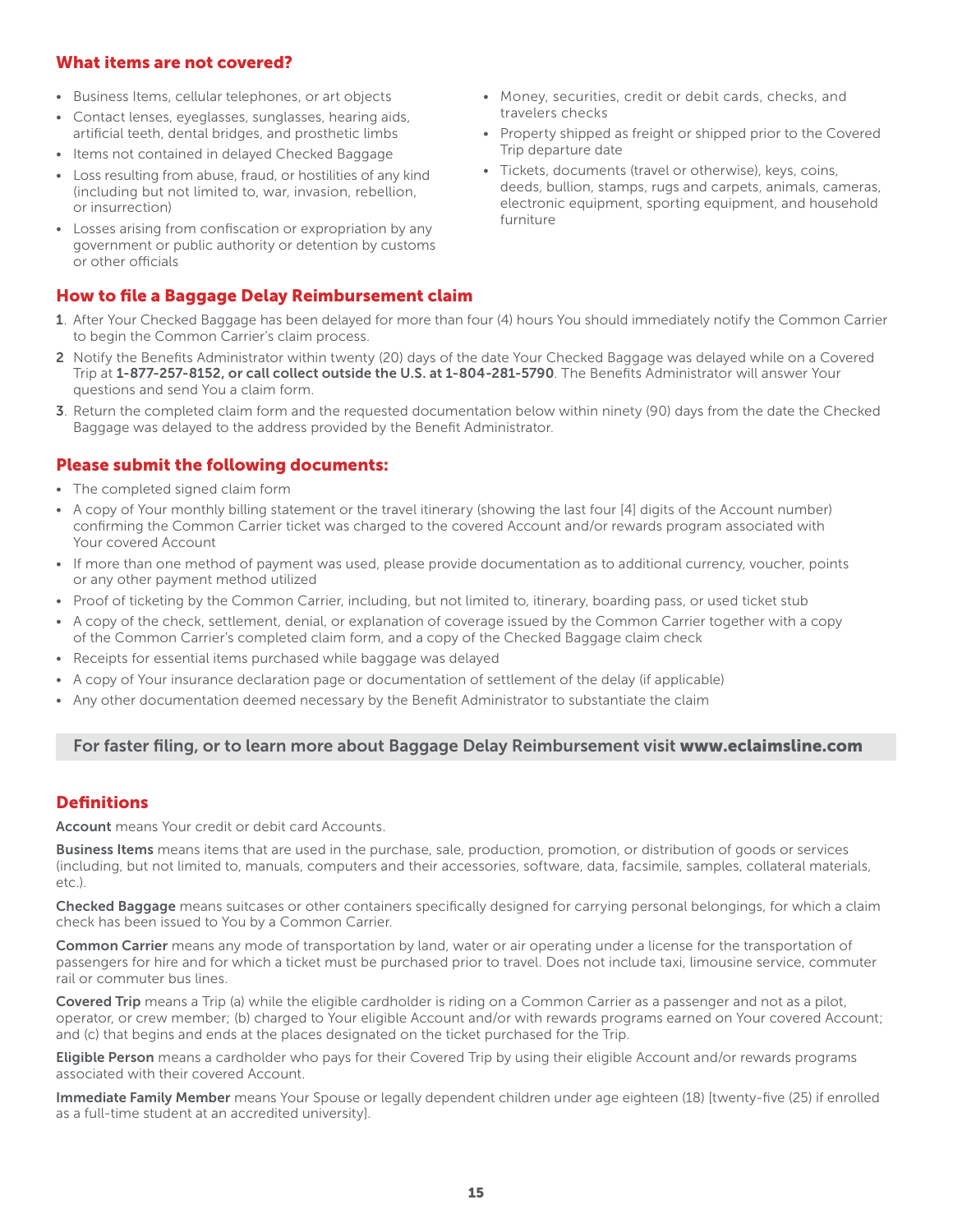<span id="page-15-0"></span>Spouse means domestic partner which is a person who is at least 18 years of age and who during the last twelve months: 1) has been in a committed relationship with the cardholder; (2) has been the cardholder's sole spousal equivalent; (3) has resided in the same household as the cardholder; and (4) has been jointly responsible with the cardholder for each other's financial obligations and who intends to continue the relationship as stated above indefinitely.

You or Your means an Eligible Person or Your Immediate Family Members who charged their Covered Trip to Your eligible Account and/or rewards programs associated with Your covered Account.

## Additional provisions for Baggage Delay Reimbursement

- Signed or pinned transactions are covered as long as You use Your eligible card to secure the transaction.
- You shall do all things reasonable to avoid or diminish any loss covered by this benefit. This provision will not be unreasonably applied to avoid claims.
- If You make any claim knowing it to be false or fraudulent in any respect, no coverage shall exist for such claim, and Your benefit may be cancelled. Each cardholder agrees that representations regarding claims will be accurate and complete. Any and all relevant provisions shall be void in any case of fraud, intentional concealment, or misrepresentation of material fact.
- No legal action for a claim may be brought against the Provider until sixty (60) days after the Provider receives Proof of Loss. No legal action against the Provider may be brought more than two (2) years after the time for giving Proof of Loss. Further, no legal action may be brought against the Provider unless all the terms of the Guide to Benefits have been complied with fully.
- This benefit is provided to eligible cardholders at no additional cost. The terms and conditions contained in this Guide to Benefits may be modified by subsequent endorsements. Modifications to the terms and conditions may be provided via additional Guide to Benefits mailings, statement inserts, statement messages, or electronic notification. The benefits described in this Guide will not apply to cardholders whose Accounts have been suspended or cancelled.
- Termination dates may vary by financial institutions. Your financial institution can cancel or non-renew the benefits for cardholders, and if they do, they will notify You at least thirty (30) days in advance. Indemnity Insurance Company of North America ("Provider") is the underwriter of these benefits and is solely responsible for its administration and claims. The Benefit Administrator provides services on behalf of the Provider.
- After the Benefit Administrator has paid Your claim, all Your rights and remedies against any party in respect of this claim will be transferred to the Benefit Administrator to the extent of the payment made to You. You must give the Benefit Administrator all assistance as may reasonably be required to secure all rights and remedies.
- This benefit does not apply to the extent that trade or economic sanctions or other laws or regulations prohibit the provision of insurance, including, but not limited to, the payment of claims.

#### FORM #DELBAG – 2017 (Stand 4/17) BD – O

For more information about the benefit described in this guide, call the Benefit Administrator at 1-877-257-8152, or call collect outside the U.S. at 1-804-281-5790.

# BENEFITS OF THE BECU CASH BACK VISA® AND BECU CASH BACK VISA SIGNATURE®:

For BECU consumer cardholders with our optional Cash Back rewards feature, the following benefits are in addition to the BECU Visa, BECU Points Visa, and BECU Points Visa Signature benefits listed above:

# TRIP CANCELLATION AND INTERRUPTION

Sometimes the unexpected happens and Your travel arrangements don't go as planned.

You've done a great job preparing for Your Trip. Your flights have been booked, You confirmed Your reservation with Your hotel and You even rented a car so You can sightsee. But what if You have to cancel Your trip because of the death of an Immediate Family Member? What if the airline You booked Your flight through declares bankruptcy? Fortunately, Trip Cancellation and Interruption benefits are available to help You with these unforeseen circumstances that could disrupt Your travel plans.

Trip Cancellation and Interruption benefits pay up to two thousand dollars (\$2,000.00) per Insured Person for the non-refundable Common Carrier ticket(s) that You paid for with Your covered Account and/or rewards programs associated with Your covered Account. You, Your spouse (or Domestic Partner) and Your Dependent Children are eligible for coverage if You charge the entire cost of the Trip using Your Account, less redeemable certificates, vouchers, or coupons, or rewards program associated with Your covered Account.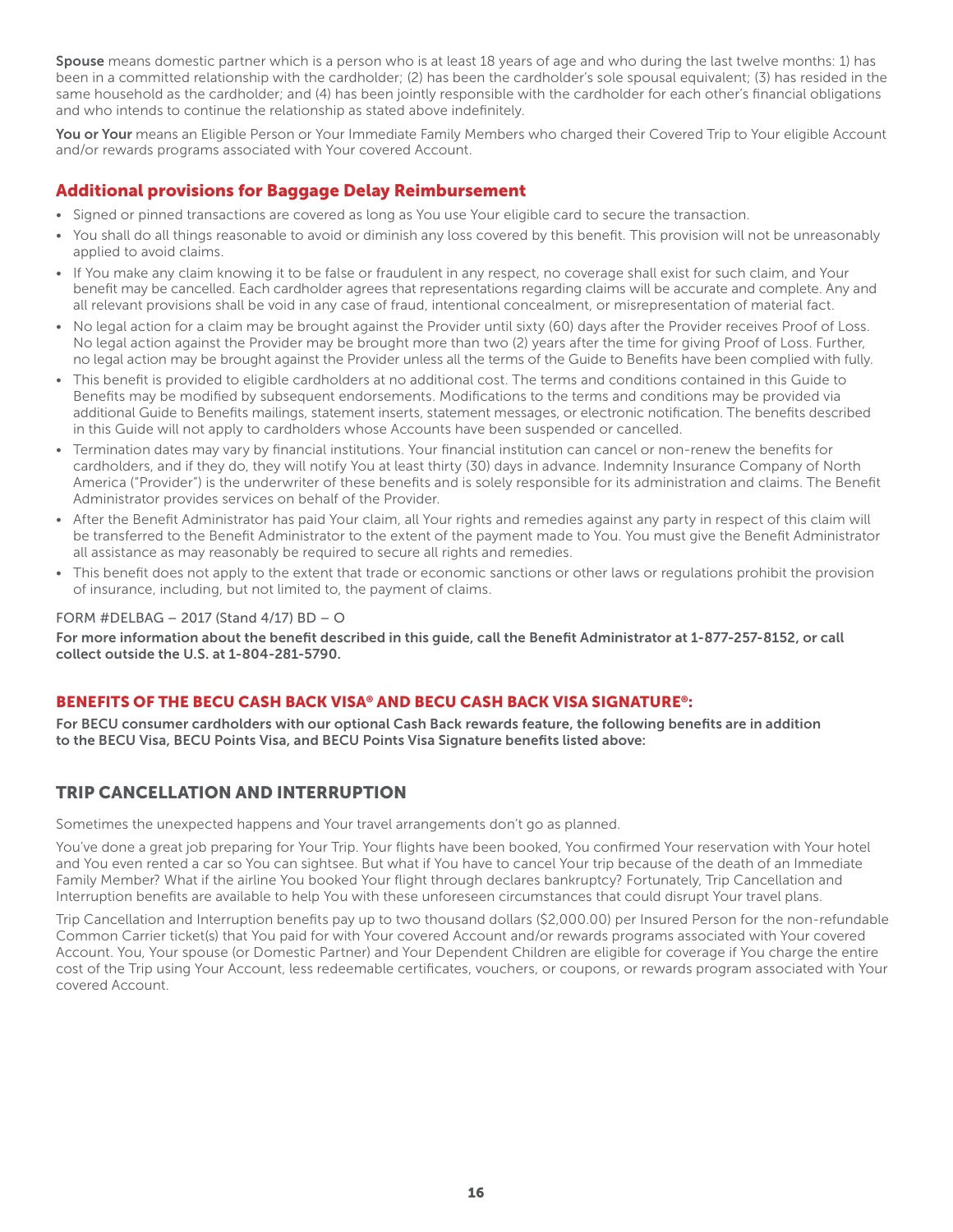# The Trip Cancellation or Interruption must be caused by or result from:

1. The death, Accidental Bodily Injury, disease or physical illness of You or an Immediate Family Member of the Insured person; or

2. Default of the Common Carrier resulting from financial insolvency.

The death, Accidental injury, disease or physical illness must be verified by a Physician and must prevent You from traveling on the trip.

Note: Common Carriers may issue a credit voucher for the value of the unused ticket. A fee may be associated with changing or cancelling the ticket. Reimbursement of fee may be eligible at time of Loss. Most Common Carrier credit vouchers expire in one year. Proof of unused credit voucher can be submitted for reimbursement after expiration. Payment will not exceed either the actual Non-Refundable amount paid by the Insured Person for a Common Carrier passenger(s) fare(s), or up to two thousand dollars (\$2,000.00).

# The following exclusions apply to financial services Common Carrier Trip Cancellation/Trip Interruption only

No Trip Cancellation or Interruption benefits will be paid for Loss caused by or resulting from:

• A Pre-existing Condition

- Accidental Bodily Injuries arising from participation in interscholastic or professional sports events, racing or speed contests, or uncertified scuba diving
- Cosmetic surgery, unless such cosmetic surgery is rendered necessary as a result of a Loss covered under this policy
- The Insured Person or an Immediate Family Member being under the influence of drugs (except those prescribed and used as directed by a Physician) or alcohol
- The Insured Person or an Immediate Family Member: a) traveling against the advice of a Physician; or b) traveling while on a waiting list for specified medical treatment; or c) traveling for the purpose of obtaining medical treatment; or d) traveling in the third trimester (seventh month or after) of pregnancy
- Suicide, attempted suicide, or intentionally self-inflicted injuries
- Declared or undeclared war, but war does not include acts of terrorism
- An Insured Person's emotional trauma, mental or physical illness, disease, pregnancy, childbirth or miscarriage, bacterial or viral infection or bodily malfunctions, except physical illness or disease which prevent the Insured Person from traveling on a Covered Trip. This Exclusion does not apply to Loss resulting from an Insured Person's bacterial infection caused by an Accident or from Accidental consumption of a substance contaminated by bacteria.

# How to file a Trip Cancellation or Interruption claim

Within twenty (20) days of the Trip Cancellation or interruption or as soon as reasonably possible, You must provide (written) claim notice to the Plan Administrator. The Plan Administrator will ask You for some preliminary information and send You the appropriate claim forms. Failure to give notice within twenty (20) days will not invalidate or reduce any otherwise valid claim, if notice is given as soon as reasonably possible.

When the Plan Administrator receives notice of a claim, the **Plan Administrator** will send You forms for giving proof of Loss within fifteen (15) days. If You do not receive the forms, You should send the Plan Administrator a written description of the Loss.

Answers to specific questions can be obtained by writing to the Plan Administrator. To make a claim, please contact the Plan Administrator:

cbsi Card Benefit Services 550 Mamaroneck Avenue, Suite 309 Harrison, NY 10528

#### Please return Your completed and signed claim form and the documents listed below as soon as possible to the Plan Administrator:

- A copy of Your monthly billing statement or the travel itinerary (showing the last four [4] digits of the Account number) confirming the Common Carrier ticket was purchased using the covered Account and/or rewards programs associated with Your covered Account.
- If more than one method of payment was used, please provide documentation as to additional currency, voucher, points or any other payment method utilized.
- Confirmation of the non-refundable amounts for the unused Common Carrier tickets and/or travel vouchers
- Confirmation that the tickets were cancelled with the Common Carrier
- A copy of the travel itinerary showing the passenger names and ticket cost
- Confirmation of the reason for the Trip Cancellation; (completed attached physician statement, confirmation of death of Immediate Family Member or documentation confirming any other cause of Loss)
- A copy of the cancellation or refund policies of the Common Carrier, Tour Operator or Travel Supplier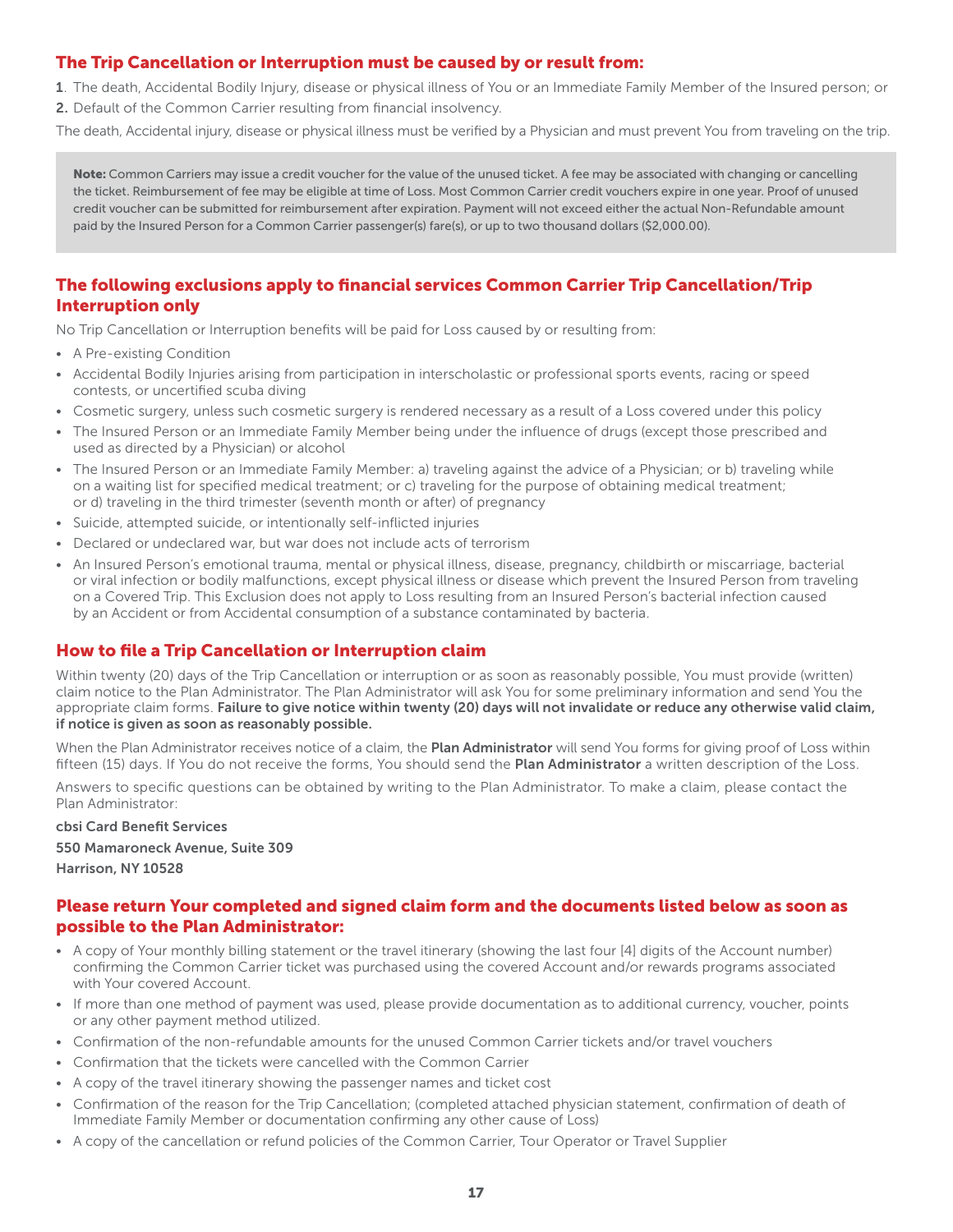# <span id="page-17-0"></span>Additional Travel Accident benefit

As a cardholder, You, Your spouse (or Domestic Partner), and unmarried Dependent Children will be automatically insured up to one thousand dollars (\$1,000) for Accidental Loss of life, limb, sight, speech, or hearing. This benefit applies while:

- 1. Riding as a passenger in or entering or exiting any Common Carrier; or
- 2. Riding as a passenger in, entering, or exiting any conveyance licensed to carry the public for a fee and while traveling to or from the airport:

a.Immediately preceding the departure of a Common Carrier on which the Insured Person has purchased passage; and

- b.Immediately following the arrival of a Common Carrier on which the Insured Person was a passenger; or
- **3**. At the airport, terminal or station, at the beginning or end of the Common Carrier Covered Trip.

| <b>Covered Loss</b>                                                                                                | <b>Benefit Maximum</b> |
|--------------------------------------------------------------------------------------------------------------------|------------------------|
| Accidental Loss of Life, two or more Members, sight of<br>both eyes, speech and hearing or any combination thereof | \$1,000.00             |
| Accidental Loss of one Member, sight of one<br>eye, speech or hearing                                              | \$500.00               |
| Accidental Loss of the thumb and index finger<br>of the same hand                                                  | \$250.00               |

Loss means, with respect to a hand, complete severance through or above the knuckle joints of at least four (4) fingers on the same hand or at least three (3) fingers and the thumb on the same hand; with respect to a foot, complete severance through or above the ankle joint. The Company will consider it a Loss of hand or foot even if the fingers, thumb, or foot is later reattached.

In order to be eligible for this additional coverage, the entire cost of the Common Carrier passenger fare(s), less redeemable certificates, vouchers, or coupons, must be charged to Your covered Account and/or rewards programs associated with Your covered Account during the policy period. If the purchase is not made prior to the Insured Person's arrival at the airport, coverage begins at the time the entire cost of the Common Carrier passenger fare is purchased.

This travel accident benefit is provided to eligible cardholders. Your financial institution pays the cardholder's premium as a benefit of the card membership.

The Loss must occur within one year of the Accident. The Company will pay the single largest applicable Benefit Amount. In the event of multiple Accidental deaths per Account arising from any one Accident, the Company's liability for all such Losses will be subject to a maximum limit of insurance equal to two times the Benefit Amount for Loss of life. Benefits will be proportionately divided among the Insured Persons up to the maximum limit of insurance.

The Loss of Life benefit will be paid to the Beneficiary designated by You. If no such designation has been made, that benefit will be paid to the first surviving Beneficiary in the following order: a) Your spouse, b) Your Children, c) Your parents, d) Your brothers and sisters, e) Your estate. All other indemnities will be paid to You.

## The following exclusions apply to the Travel Accident benefit

Loss caused by or resulting from:

- An Insured Person's emotional trauma, mental or physical illness, disease, normal pregnancy, normal childbirth or elective abortion, bacterial or viral infection, or bodily malfunctions. This exclusion does not apply to Loss resulting from an Insured Person's bacterial infection caused by an Accident or from Accidental consumption of a substance contaminated by bacteria
- Suicide, attempted suicide, or intentionally self-inflicted injuries
- Declared or undeclared war, but war does not include acts of terrorism
- An Accident occurring while You are in, entering, or exiting any aircraft while acting or training as a pilot or crew member (does not apply if You temporarily perform pilot or crew functions in a life-threatening emergency)

## How to file a Travel Accident benefit claim

Within twenty (20) days of the accident or as soon as reasonably possible, You must provide (written) claim notice to the Plan Administrator. The Plan Administrator will ask You for some preliminary information and send You the appropriate claim forms. Failure to give notice within twenty (20) days will not invalidate or reduce any otherwise valid claim, if notice is given as soon as reasonably possible.

When the Plan Administrator receives notice of a claim, the Plan Administrator will send You forms for giving proof of Loss within fifteen (15) days. If You do not receive the forms, You should send the Plan Administrator a written description of the Loss.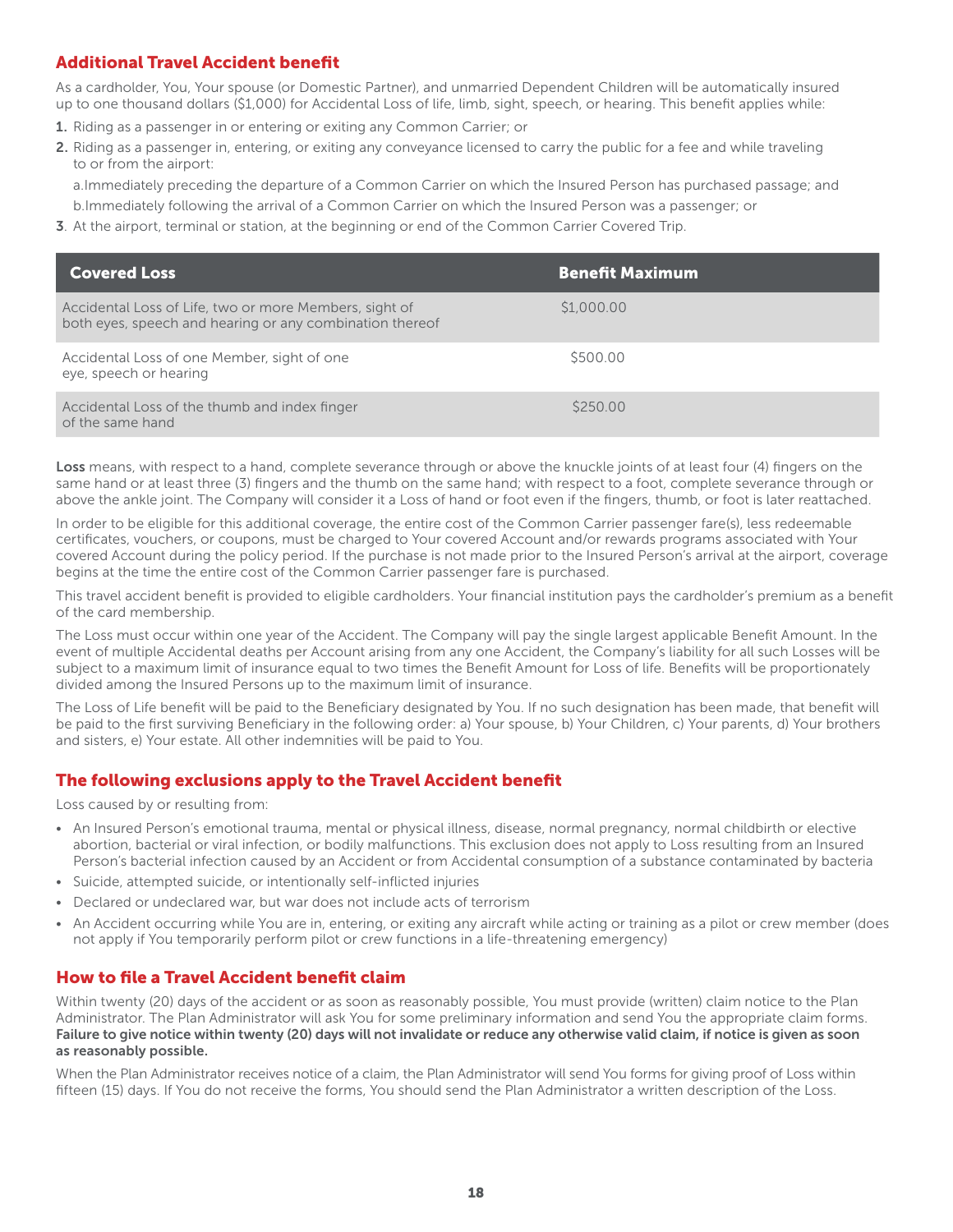Answers to specific questions can be obtained by writing to the Plan Administrator. To make a claim, please contact the Plan Administrator.

cbsi Card Benefit Services 550 Mamaroneck Avenue, Suite 309 Harrison, NY 10528

## Please return Your completed and signed claim form and the documents listed below as soon as possible to the Plan Administrator:

- A copy of the police report
- A completed medical authorization form for each treating medical facility
- Copy of the certificate of death, if applicable
- A copy of the travel itinerary
- A copy of the credit card statement reflecting the purchase, verification of the cardholder's name and the first six digits of the credit card number.

To view the status of your claim and to securely upload documents for Trip Cancellation/Interruption and Travel Accident Benefit, visit www.myclaimsagent.com

Use website code: 001 Or mail the completed and signed claim form and all required documents to: Claim Benefit Services P.O. Box 459084

Sunrise, FL 33345

If You choose to mail Your documents, please send a copy of Your documents and retain the originals for Your records. Claim Benefit Services is unable to return any submitted documents. You will be contacted by a claim adjuster if additional information or documentation is required.

#### **Definitions**

Accident or Accidental means a sudden, unforeseen, and unexpected event which: happens by chance; is independent of illness and disease and is the direct source of Loss.

Accidental Bodily Injury means Bodily Injury, which: 1) is Accidental; 2) is the direct cause of a Loss; and 3) occurs while the Insured Person is insured under this policy, which is in force.

Account means Your credit or debit card Accounts.

Benefit Amount means the Loss amount at the time the entire cost of the passenger fare is purchased with an eligible Account and/or rewards programs associated with Your covered Account.

Common Carrier means any licensed land, water or air conveyance operated by those whose occupation or business is the transportation of persons or things without discrimination and for hire.

Covered Trip means travel on a Common Carrier when the entire cost of the passenger fare for such transportation, less redeemable certificates, vouchers, or coupons, has been purchased with an Insured Person's covered card Account and/or rewards programs associated with Your covered Account issued by the Policyholder.

Dependent Child or Children means those Children, including adopted Children and those Children placed for adoption, who are primarily dependent upon the Insured Person for maintenance and support, and who are: 1) under the age of nineteen (19), and reside with the Insured Person; 2) beyond the age of nineteen (19), permanently mentally or physically challenged, and incapable of self-support; or 3) under the age of twenty-five (25) and classified as full-time students at an institution of higher learning.

Domestic Partner means a person who is registered as a Domestic Partner or legal equivalent under laws of the governing jurisdiction, or who: 1) is at least 18 years of age and competent to enter into a contract; 2) is not related to the Primary Insured Person by blood; 3) has exclusively lived with the Primary Insured Person for at least twelve (12) consecutive months. 4) is not legally married or separated; and 5) has with the Primary Insured Person at least two (2) of the following financial arrangements: a) a joint mortgage or lease; b) a joint bank account; c) joint title to or ownership of a motor vehicle or status a joint lessee on a motor vehicle lease; or d) a joint credit card account with a financial institution.

Immediate Family Member means the Insured Person's: 1) Spouse or Domestic Partner; 2) children including adopted children or stepchildren; 3) legal guardians or wards; 4) siblings or siblings-in-law; 5) parents or parents-in-law; 6) grandparents or grandchildren; 7) aunts or uncles; 8) nieces and nephews. Immediate Family Member also means a Spouse's or Domestic Partner's children, including adopted children or step children; legal guardians or wards; siblings or siblings-in-law; parents or parents-inlaw; grandparents or grandchildren; aunts or uncles; nieces or nephews.